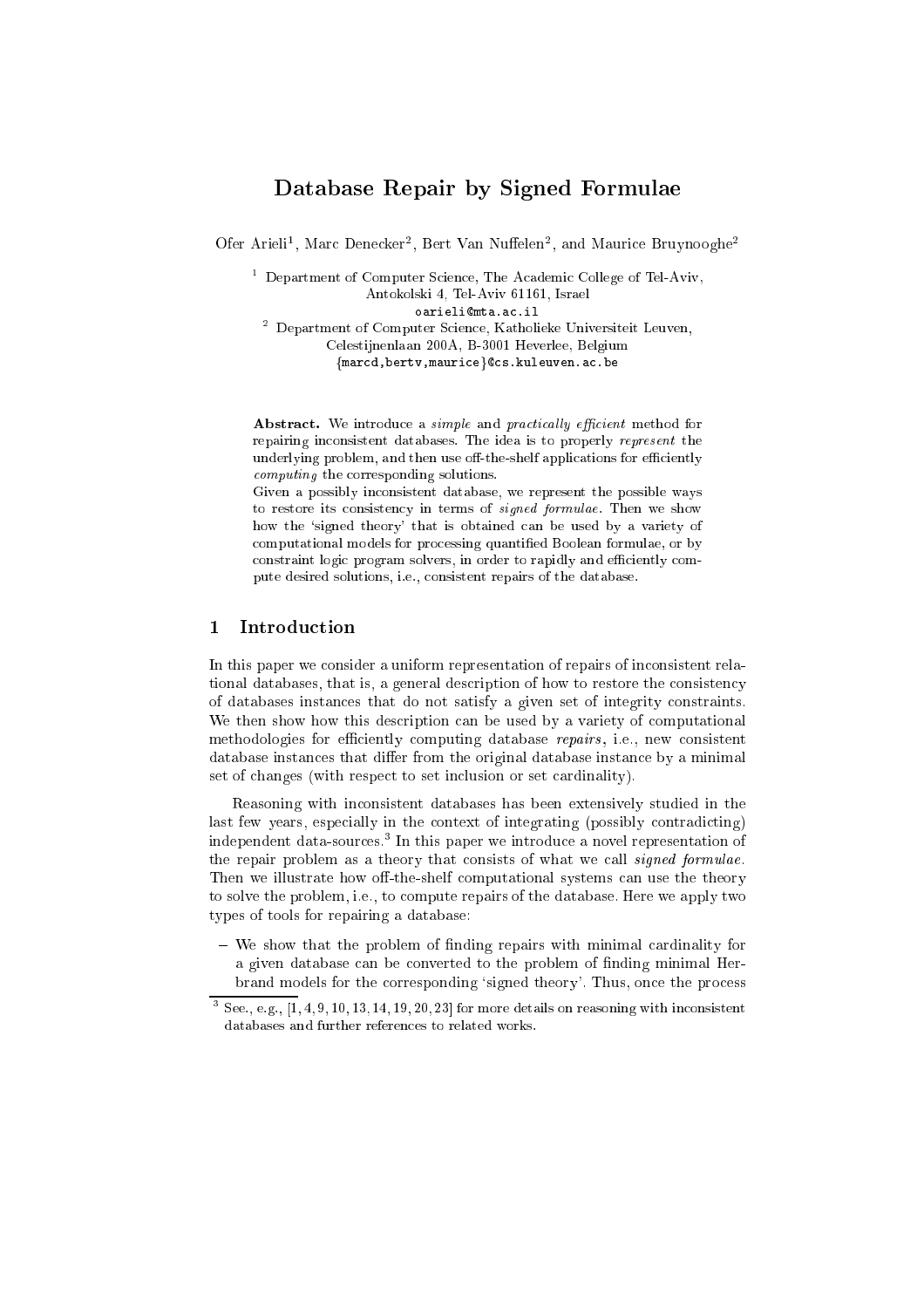for onsisten
y restoration of the database has been represented by a signed theory (using a polynomial transformation), tools for minimal model omputations (such as the Sicstus Prolog constraint solver [12], or the answer set programming solver dlv  $[15]$  can be used to efficiently find the required repairs.

 $-$  For finding repairs that are minimal with respect to set inclusion, satisfiability solvers on appropriate quantified Boolean formulae (QBF) can be utilized. Again, we provide a polynomial-time transformation to (signed) QBF theories, and show how QBF solvers  $[5, 11, 16{-}18, 21, 26]$  can be used to restore the database consistency.

The rest of the paper is organized as follows: In the next section we formally define the underlying problem and in Section 3 we show how to represent it by signed formulae. In Sections 4 and 5 we show how constraint solvers for logic programs and quantified Boolean formulae can be utilized for computing database repairs based on the signed theories. In Section 6 we present some experimental results, and in Section 7 we conclude with some further remarks and observations.

#### 2database Repairs in the pairs of the pairs of the pairs of the pairs of the pairs of the pairs of the pairs of

Let  $L$  be a first-order language, based on a fixed database schema  $S$  and a fixed domain D. Every element of D has a unique name. A *database instance*  $D$ consists of atoms in the language L that are instances of the schema  $S$ . As such, every database instance  $\mathcal D$  has a finite active domain,  $\mathcal A(\mathcal D)$ , which is a subset of D.

A database is a pair  $(D,\mathcal{IC})$ , where D is a database instance, and  $\mathcal{IC}$ , the set of *integrity constraints*, is a finite and classically consistent set of formulae in L. Given a database  $\mathcal{DB} = (\mathcal{D}, \mathcal{IC})$ , we apply to it the closed word assumption, so only the facts that are explicitly mentioned in  $D$  are considered true. The underlying semantics of a database  $(D, \mathcal{IC})$  corresponds, therefore, to the least Herbrand model of D (flotation:  $\pi$  ), i.e., the model of D that assigns true to all the ground instances of atomic formulae in  $D$ , and assigns false to all the other atoms.

Given a database  $\mathcal{DB} = (\mathcal{D}, \mathcal{IC})$ , let

$$
\mathcal{DB}^{\mathcal{A}} = \mathcal{D} \cup \mathcal{IC}^{\mathcal{A}} = \mathcal{D} \cup \{ \rho(\psi) \mid \psi \in \mathcal{IC}, \rho : var(\psi) \to \mathcal{A}(\mathcal{D}) \},
$$

where  $\rho$  is a ground substitution of variables to the individuals of  $A(D)$ , the active domain of  $D^+$   $D\mathcal{B}^+$  is called the Herbrand expansion of DB. As  $D,$  IC, and  $A(D)$  are all finite sets,  $D\mathcal{D}^*$  is also finite, and so  $\mathcal{D}^* = \{p_1, p_2, \ldots, p_n\},$ the set of the (ground) atomic formulae that appear in  $\nu$ b'', is finite as well. In

Thus, e.g.,  $\rho(\nabla x \, \psi(x)) = \psi(p_1) \wedge ... \wedge \psi(p_n)$  and  $\rho(\exists x \, \psi(x)) = \psi(p_1) \vee ... \vee \psi(p_n)$ , where  $p_1, \ldots, p_n$  are the elements of  $\mathcal{A}(\mathcal{D})$ ; the transformation for other formulae is standard.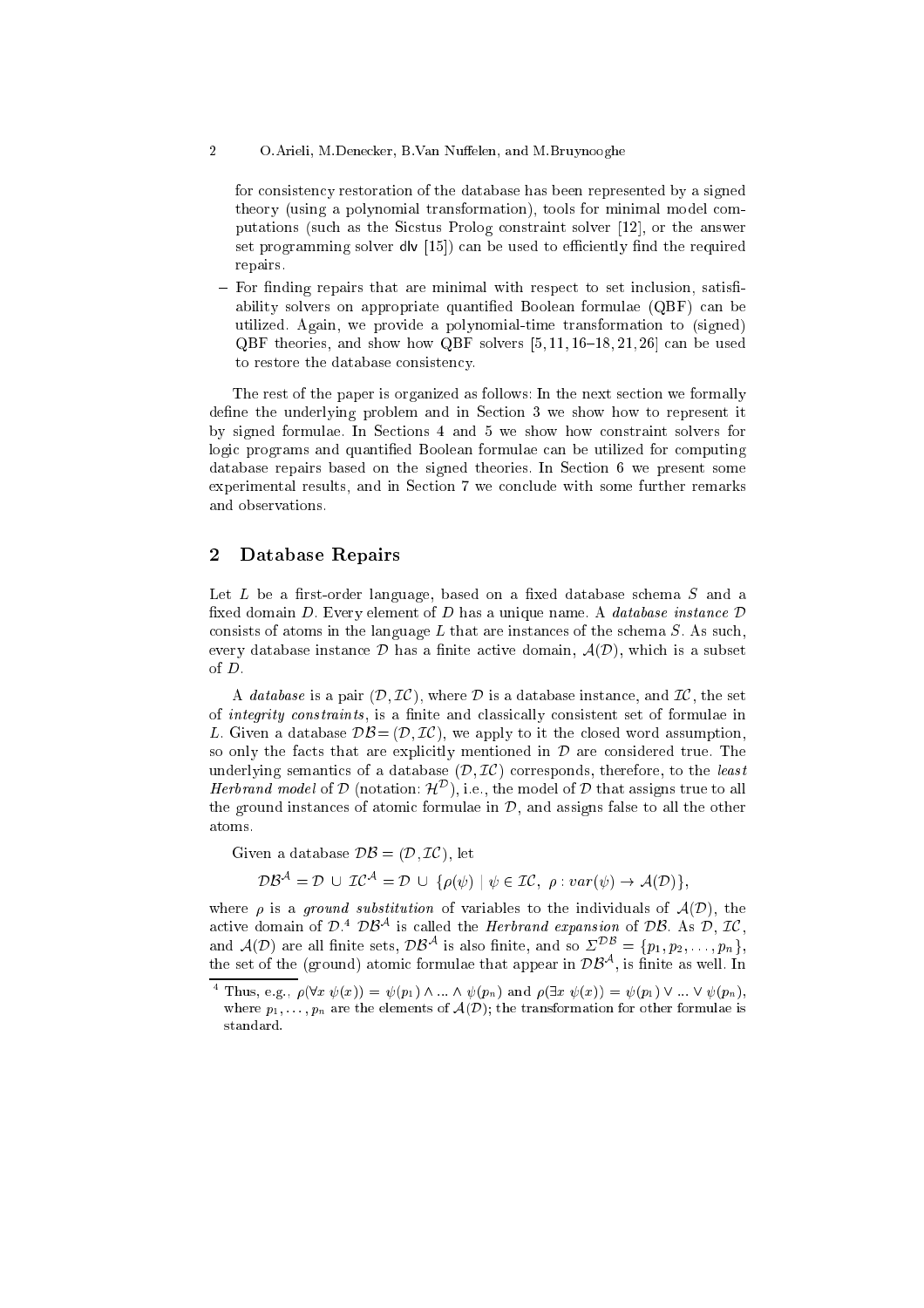$\overline{3}$ 

what follows we shall assume that the databases are grounded w.r.t. their active domains, therefore we shall omit the superscripts of  $\mathcal{L}C^*$  and  $\mathcal{DB}^*$ .

We say that a formula  $\psi$  follows from a database instance  $\mathcal D$  (notation:  $\mathcal{D} \models \psi$  if the minimal Herbrand model of D is also a model of  $\psi$ . A database  $\mathcal{DB} = (\mathcal{D}, \mathcal{IC})$  is consistent if every formula in  $\mathcal{IC}$  follows from  $\mathcal D$  (notation:  $\mathcal{D} \models \mathcal{IC})$ .<sup>5</sup>

Given a possibly inconsistent database, our goal is to restore its consistency, i.e., to `repair' the database:

**Definition 2.1.** An update of a database  $\mathcal{DB} = (\mathcal{D}, \mathcal{IC})$  is a pair (lnsert, Retract), s.t. Insert  $\cap$   $\mathcal{D} = \emptyset$  and Retract  $\subset \mathcal{D}$ . A *repair* of  $\mathcal{D}\mathcal{B}$  is an update of  $\mathcal{D}\mathcal{B}$ , for which ( $\mathcal{D} \cup$  Insert \ Retract,  $\mathcal{IC}$ ) is a consistent database.

Intuitively, a database is updated by inserting the elements of Insert and removing the elements of Retra
t. An update is a repair when the resulting database is consistent. Note that if  $\mathcal{DB}$  is consistent, then  $(\emptyset, \emptyset)$  is a repair of  $\mathcal{D}\mathcal{B}$ .

Example 2.1. Let DB = . . fp (a)  $\mathbf{p}$  is the contract of  $\mathbf{p}$  is the contract of  $\mathbf{p}$  $\sim$ . Clearly, the clearly, the clearly decree of the clearly decree of the clearly decree of the clearly decree of is not consistent. The Herbrand expansion of  $\mathcal{DB}$  is  $(\{P(a)\}, \{P(a) \to Q(a)\}),$ and it has three repairs, namely  $\mathcal{R}_1 = (\{\}, \{P(a)\}), \mathcal{R}_2 = (\{Q(a)\}, \{\})$ , and  $\mathcal{R}_3 = (\{Q(a)\}, \{P(a)\})$  that correspond, respectively, to removing  $P(a)$  from the database, inserting  $Q(a)$  to the database, and performing both actions simultaneously.

Note that as the underlying semanti
s is determined by Herbrand interpretations, the Domain Closure Assumption - is implicit here, and should be regarded as another constraint that should be satisfied by every repair. Therefore, e.g.,  $({Q(b)}, {P(a)}$  is not a repair of DB in this case, for any  $b \neq a$ . Another implicit assumption, induced by the use of Herbrand semantics, is that Clark's equality axioms are satisfied, and so the elements of  $\Sigma^{\mathcal{DB}}$  are all different.

As the example above shows, there are many ways to repair a given database, some of them may not be very natural or sensible. It is usual, therefore, to spe
ify some preference criterion on the possible repairs, and to apply only those that are *(most)* preferred with respect to the underlying criterion. The most common criteria for preferring a repair (Insert, Retract) over a repair (Insert', Retract') are set inclusion  $[1, 4, 9, 10, 14, 19, 20]$ , i.e.,

(Insert, Retract)  $\leq_i$  (Insert', Retract'), if Insert  $\cup$  Retract  $\subset$  Insert'  $\cup$  Retract',

or minimal cardinality  $[4, 13, 23]$ , i.e.,

(lnsert, Retract)  $\leq_c$  (lnsert', Retract'), if |lnsert|+|Retract|  $\leq$  |lnsert'|+|Retract'|.

That is, there is no integrity constraint that is violated in  $\nu$ .

Note that by conditions (1) and (2) it follows that insert ( Retract  $=y$ .

<sup>.</sup> Namely, that the domain of every variable is in the set  $\varSigma^{++}$  of the ground atoms that appear in DB.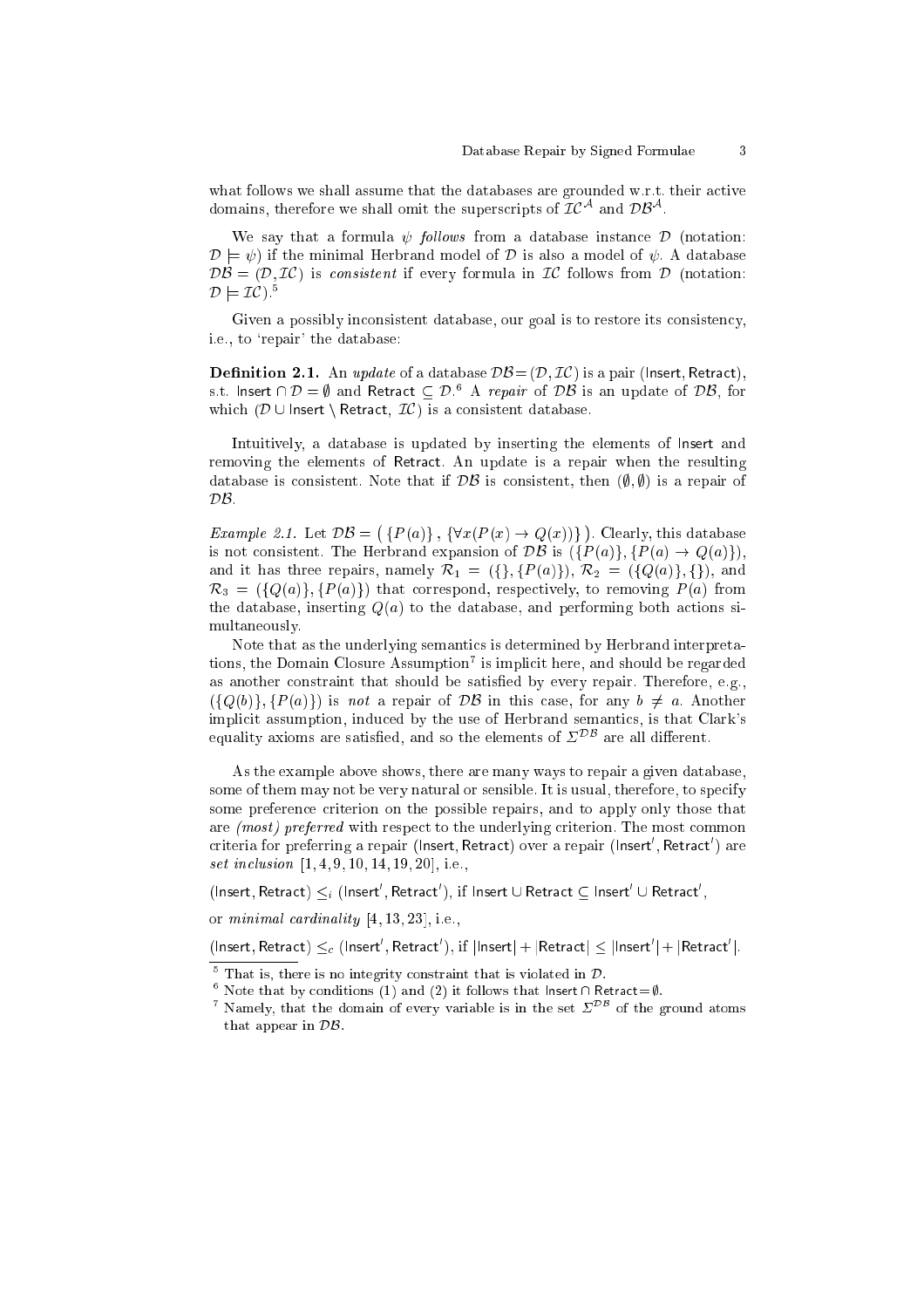Both criteria above reflect the intuitive feeling that a 'natural' way to repair an in
onsistent database should require some minimal amount of hanges, therefore the recovered data is kept 'as close as possible' to the original one. According to this view, for instance, each one of the repairs  $\mathcal{R}_1$  and  $\mathcal{R}_2$  of Example 2.1 is strictly better than  $\mathcal{R}_3$ . Note also, that  $(\emptyset, \emptyset)$  is the *only*  $\leq_i$ -preferred and  $\leq_c$ -preferred repair of consistent databases, as expected.

#### 3Representation of Repairs by Signed Formulae

In what follows we represent (preferred) repairs in terms of what we call 'signed formulae'. Then we incorporate corresponding solvers in order to compute the repairs.

For every (ground) atom  $p \in \Sigma^{DB}$  we introduce a new atom,  $s_p$ , intuitively understood as 'switch p', or 'change the status of p', that is,  $s_p$  holds iff  $p \in$ Insert  $\cup$  Retract. For every integrity constraint  $\psi \in \mathcal{IC}$  we define a new formulae,  $\overline{\psi}$ , obtained from  $\psi$  by simultaneously substituting every appearance of an atom p by a corresponding expression  $\tau_p$  that is defined as follows:

$$
\tau_p = \begin{cases}\n \neg s_p & \text{if } p \in \mathcal{D}, \\
 s_p & \text{otherwise}.\n\end{cases}
$$

The formula  $\overline{\psi} = \psi[\tau_{p_1}/p_1, \ldots, \tau_{p_m}/p_m]$  (i.e., the simultaneous substitution in  $\psi$  of all the atomic formulae  $p_i$ ,  $1 \leq i \leq m$ , by their 'signed expressions'  $\tau_{p_i}$ ) is called the *signed formula* that is obtained from  $\psi$ .

Given a repair  $\mathcal{R} =$  (Insert, Retract) of a database  $\mathcal{DB}$ , define a valuation  $\nu^{\mathcal{R}}$ on  $\{s_p \mid p \in \Sigma^{\mathcal{DB}}\}$  as follows:

$$
\nu^{\mathcal{R}}(s_p) = t \text{ iff } p \in \mathsf{Insert} \cup \mathsf{Retract}.
$$

 $\nu$  is called the valuation that is *associated with K.* Conversely, a valuation  $\nu$ on  $\{s_p \mid p \in \Sigma^{DB}\}\$  induces a database update  $\mathcal{R}^{\nu} =$  (lnsert, Retract), where Insert  $= \{p \notin \mathcal{D} \mid \nu(s_p) = t\}$  and Retract  $= \{p \in \mathcal{D} \mid \nu(s_p) = t\}$ .<sup>8</sup> Obviously, these mappings are the inverse of ea
h other.

*Example 3.1.* Let  $\mathcal{DB} = (\{p\}, \{p \rightarrow q\})$  be a ground representation of the database considered in Example 2.1. In this case, the sign formula of  $\psi = p \rightarrow q$  is  $\overline{\psi} = \neg s_p \rightarrow s_q$ , or, equivalently,  $s_p \vee s_q$ . Intuitively, this formula indicates that in order to restore the consistency of  $\mathcal{DB}$ , at least one of p or q should be 'switched', i.e., either  $p$  should be removed from the database or  $q$  should be inserted to it. Indeed, the three classical models of  $\overline{\psi}$  are exactly the three valuations on  $\{s_n, s_n\}$  that are associated with the three repairs of DB (see Example 2.1). The next theorem shows that this is not a coincidence.

 $\sim$  Clearly,  $\kappa$  is an update of DB, but it is not necessarily a repair of DB (see Definition 2.1).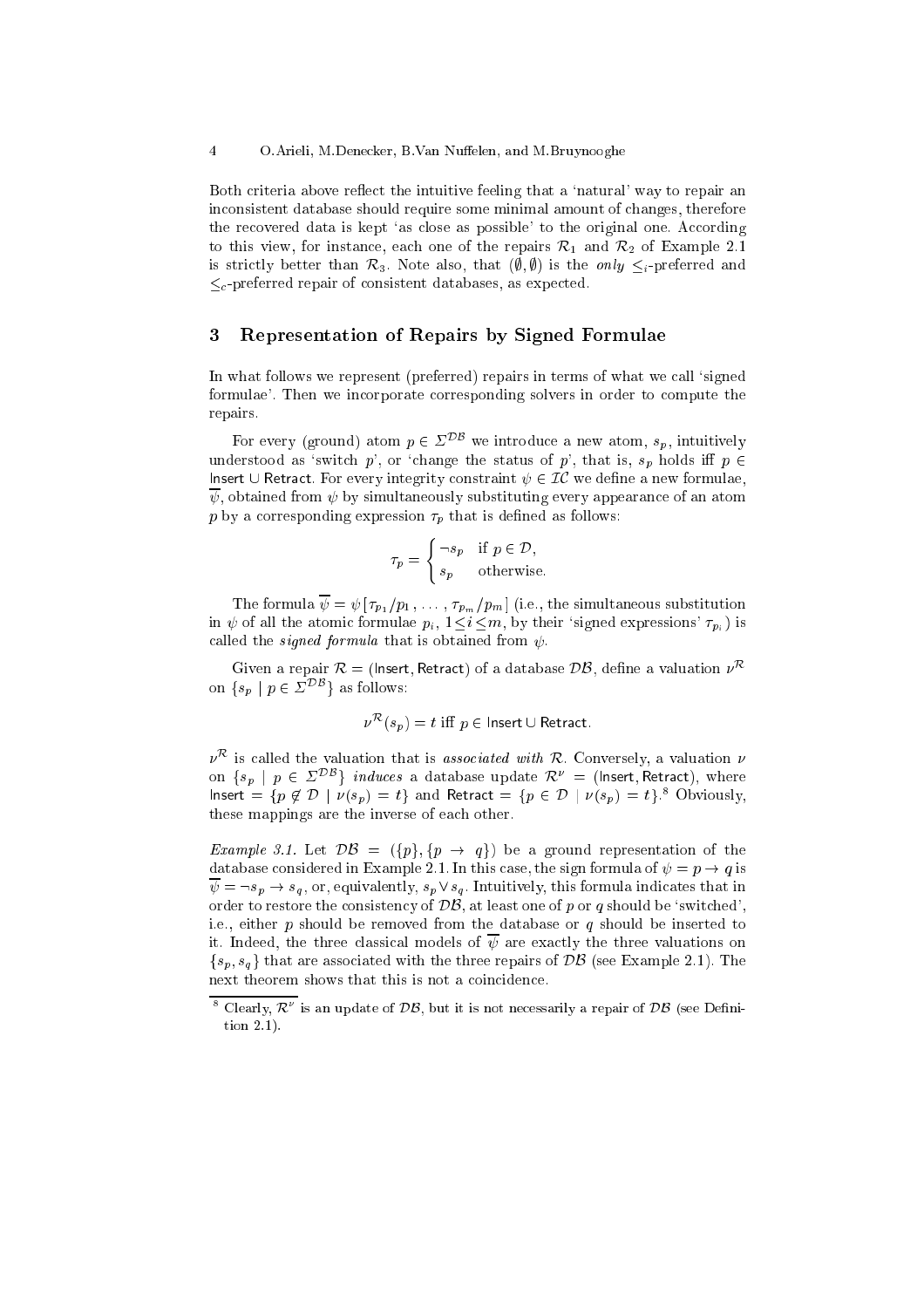**Theorem 3.1.** Let  $\mathcal{DB} = (\mathcal{D}, \mathcal{IC})$  be a database. Denote:  $\overline{\mathcal{IC}} = {\overline{\psi} \mid \psi \in \mathcal{IC}}$ .

- a) if  $\kappa$  is a repair of DB then  $\nu$  is a model of LC,
- b) if  $\nu$  is a model of LC then  $\kappa$  is a repair of DD.

*Proof.* For (a), suppose that R is a repair of  $DB = (D, \mathcal{IC})$ . Then, in particular,  $\mathcal{D}^{\kappa} \models \mathcal{IC},$  where  $\mathcal{D}^{\kappa} = \mathcal{D} \cup$  Insert \ Retract. Let  $\mathcal{H}^{D}$  be the least Herbrand model of  $\mathcal{D}^{\kappa}$ , and let  $\psi \in \mathcal{IC}$ . Then  $\mathcal{H}^{D^{**}}(\psi) = t$ , and so it remains to show that  $\nu^{\kappa}(\psi) = \mathcal{H}^{D^{**}}(\psi)$ . The proof of this is by induction on the structure of  $\psi$ , and we show only the base step (the rest is trivial), i.e., for every  $p \in \mathbb{Z}^{-1}$ ,  $\nu^{\mathcal{R}}(\overline{p}) = \mathcal{H}^{D^{\infty}}(p)$ . Indeed,

 $p \in \mathcal{D} \setminus \text{Retract} \Rightarrow p \in \mathcal{D}^{\mathcal{R}} \Rightarrow \nu^{\mathcal{R}}(\overline{p}) = \nu^{\mathcal{R}}(\neg s_p) = \neg \nu^{\mathcal{R}}(s_p) = \neg f = t = \mathcal{H}^{\mathcal{D}^{\mathcal{R}}}(p).$  $p \in \text{Retract} \Rightarrow p \in \mathcal{D} \setminus \mathcal{D}^{\mathcal{R}} \Rightarrow \nu^{\mathcal{R}}(\overline{p}) = \nu^{\mathcal{R}}(\neg s_n) = \neg \nu^{\mathcal{R}}(s_n) = \neg t = f = \mathcal{H}^{D^{\infty}}(p).$  $p-p\in \mathsf{Insert}\Rightarrow p\in \mathcal{D}^\mathcal{R}\setminus \mathcal{D}\Rightarrow \nu^\mathcal{R}(\overline{p})\!=\!\nu^\mathcal{R}(s_p)\!=\!t\!=\!\mathcal{H}^{\mathcal{D}^\mathcal{R}}(p).$ re gi $p\not\in \mathcal{D}^\mathcal{R}$  by  $p\not\in \mathcal{D}^\mathcal{R}$   $\Rightarrow$   $\nu^\mathcal{R}(\overline{p})\!=\!\nu^\mathcal{R}(s_p)\!=\!f\!=\!\mathcal{H}^{\mathcal{D}^\mathcal{R}}(p).$ 

For part (b), suppose that  $\nu$  is a model of  $\overline{\mathcal{IC}}$ . Let

$$
\mathcal{R}^{\nu} = (\text{Insert}, \text{Retract}) = (\{p \notin \mathcal{D} \mid \nu(s_p) = t\}, \{p \in \mathcal{D} \mid \nu(s_p) = t\}).
$$

We shall show that  $\kappa$  is a repair of DD. According to Definition 2.1, it is obviously an update. It remains to show that every  $\psi \in \mathcal{IC}$  follows from  $\mathcal{D}^{\mathcal{R}} =$ D U Insert \ Retract, i.e., that  ${\mathcal H}^{D^{\infty}}(\psi) = t$ , where  ${\mathcal H}^{D^{\infty}}$  is the least Herbrand model of  $\nu$ . Since  $\nu$  is a model of  $\nu \tau$ ,  $\nu(\psi) = \iota$ , and so it remains to show that  $\mathcal{H}^{D}(\psi) = \nu(\psi)$ . Again, the proof is by induction on the structure of  $\psi$ , and we show only the base step, that is: for every  $p \in \Sigma^{DB}$ ,  $\mathcal{H}^{D^{\infty}}(p) = \nu(\overline{p})$ :

 $p \in \mathcal{D} \setminus \mathsf{Retract} \Rightarrow p \in \mathcal{D}^{\mathcal{R}}, \ \nu(s_p) = f \Rightarrow \mathcal{H}^{\mathcal{D}^{\infty}}(p) = t = \neg \nu(s_p) = \nu(\neg s_p) = \nu(\overline{p}).$  $p \in \text{Retract} \Rightarrow p \in \mathcal{D} \setminus \mathcal{D}^{\kappa}, \ \nu(s_p) = t, \ \Rightarrow \mathcal{H}^{D^{**}}(p) = f = \neg \nu(s_p) = \nu(\neg s_p) = \nu(\overline{p}).$  $p \in \text{Insert} \Rightarrow p \in \mathcal{D}^{\mathcal{R}} \setminus \mathcal{D}, \ \nu(s_n) = t, \Rightarrow \mathcal{H}^{\mathcal{D}^{\infty}}(p) = t = \nu(s_n) = \nu(\overline{p}).$ 

$$
- p \notin \mathcal{D} \cup \text{Insert} \Rightarrow p \notin \mathcal{D}^{\mathcal{R}}, \nu(s_p) = f, \Rightarrow \mathcal{H}^{\mathcal{D}^{\mathcal{R}}}(p) = f = \nu(s_p) = \nu(\overline{p}).
$$

The last theorem implies, in particular, that in order to compute repairs for a given database  $\mathcal{DB}$ , it is sufficient to find the models of the signed formulae that are induced by the integrity constraints of  $\mathcal{DB}$ ; the pairs that are induced by these models are the repairs of  $\mathcal{DB}$ .

Example 3.2. Consider again the (grounded) database of Examples 2.1 and 3.1.  $\tau$  , or the signed formula signed formulas from the models from the species  $\tau$  is given that the space models for  $\tau$  $\{s_p : f, s_q : \iota\}$ , and  $\{s_p : \iota, s_q : \iota\}$  – I nese models induce, respectively, three pairs, (fg; fpg), (fqg; fg), and (fqg; fpg), whi
h are the repairs of DB (
f. Example 2.1).

The are-denoting here by  $p:x$  the fact that the atom  $p$  is assigned the value  $x$  by the orresponding valuation.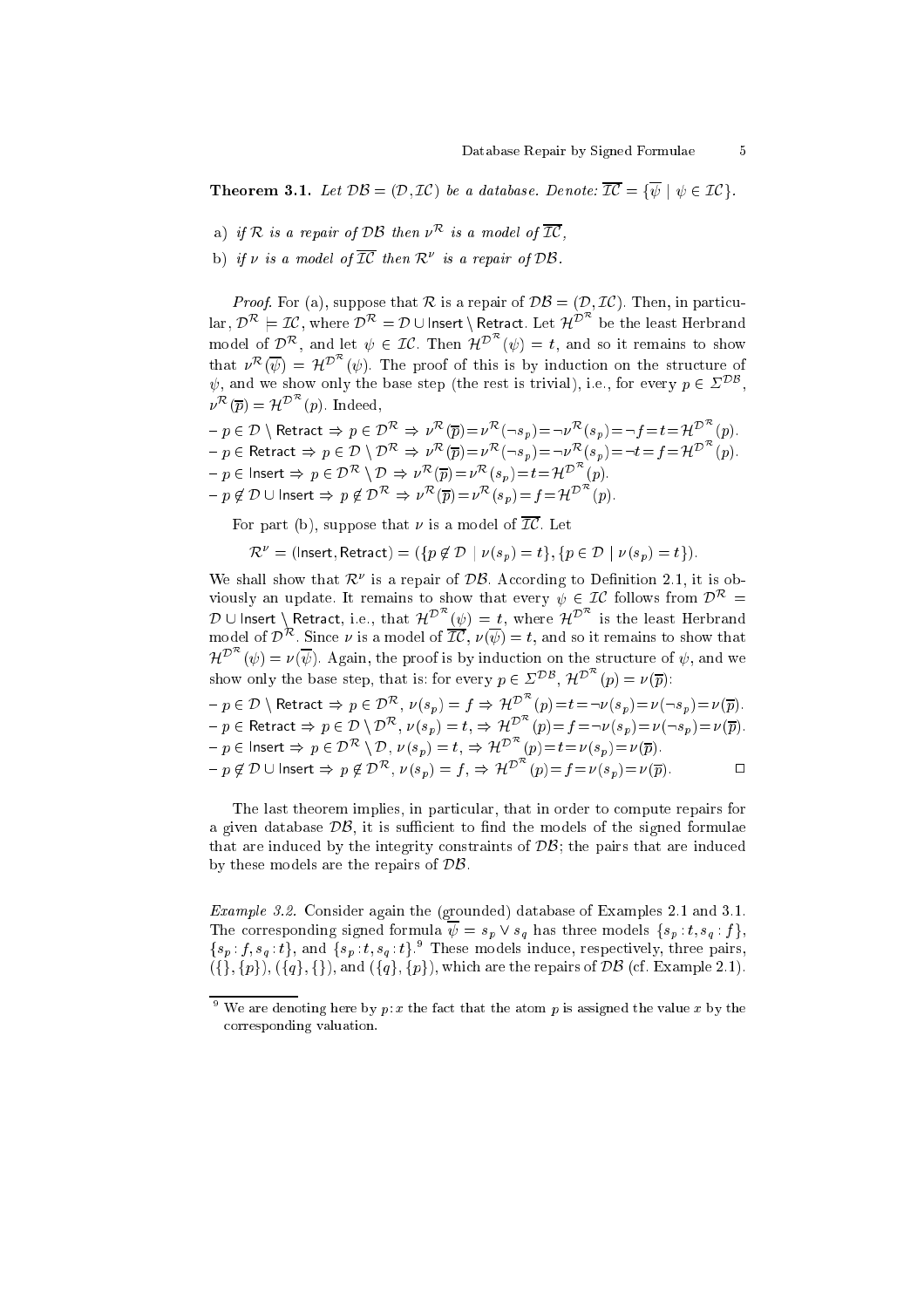#### 4Computing Preferred Repairs by Model Generation

In this section we show how solvers for constraint logic programs (CLPs), answerset programming (ASP) and SAT solvers can be used for computing  $\leq_c$ -preferred repairs and  $\leq_i$ -preferred repairs. The experimental results are presented in Section 6.

### 4.1 Computing  $\leq_c$ -Preferred Repairs

By Theorem 3.1, the repairs of a database orrespond exa
tly to the models of the signed theory. It is straightforward to see that  $\leq_c$ -preferred repairs of  $\mathcal{DB}$ (i.e., those with minimal cardinality) correspond to models of  $\overline{\mathcal{IC}}$  that minimize the number of *t*-assignments of the atoms  $s_p$ . Hence, the problem is to find Herbrand models for  $\overline{IC}$  with minimal cardinality (called  $\leq_c$ -minimal Herbrand models).

**Theorem 4.1.** Let  $\mathcal{DB} = (\mathcal{D}, \mathcal{IC})$  be a database and  $\overline{\mathcal{IC}} = {\overline{\psi} \mid \psi \in \mathcal{IC}}$ . Then:

- **a**) if R is a  $\leq_c$ -preferred repair of DB, then  $\nu$  is a  $\leq_c$ -minimal Herbrand model of  $\overline{\mathcal{IC}}$ .
- **b**) if  $\nu$  is a  $\leq_c$ -minimal Herbrand model of LC, then  $\kappa$  is a  $\leq_c$ -preferred repair of DB.

We discuss two techniques to compute  $\leq_c$ -minimal Herbrand models. The first approach is to use a finite domain CLP solver. Encoding the computation of  $\leq_c$ -preferred repair using a finite domain constraint solver is a straightforward process. The 'switch atoms'  $s_p$  are encoded as finite domain variables with domain  $\{0, 1\}$ . A typical encoding specifies the relevant constraints (i.e., the encoding of  $\overline{\mathcal{I}\mathcal{C}}$ ), assigns a special variable, Sum, for summing-up all the signed variables that are assigned the value '1', and asks for a solution with a minimal value for Sum.

Example 4.1. Below is a ode for repairing the database of Example 3.2 with Sicstus Prolog finite domain constraint solver CLP(FD) [12]<sup>10</sup>.

| domain([Sp, Sq], 0, 1),                                               | % domain of the signed atoms   |
|-----------------------------------------------------------------------|--------------------------------|
| $Sp# \backslash / Sq.$                                                | % the signed theory            |
| $sum([Sp, Sq], #=, Sum),$                                             | % Sum = num of vars with val 1 |
| minimize(labeling([], [Sp, Sq]), Sum). % find a solution with min sum |                                |

The solutions computed here are  $[1,0]$  and  $[0,1]$ , and the value of Sum is 1. This means that the cardinality of the  $\leq_c$ -preferred repairs of DB should be 1, and that these repairs are induced by the valuations  $\nu_1 = \{s_p : t, s_q : f\}$  and  $\nu_2 = \{s_p : f, s_q : t\}.$  Thus, the two  $\leq_c$ -minimal repairs here are  $(\{\}, \{p\})$  and  $({q}, {})$ , which indeed insert or retract exactly one atomic formula.

the A Boolean constraint solver would also be appropriate here. As Sicstus Prolog Boolean onstraint solver has no minimization apabilities, we prefer to use here the finite domain constraint solver.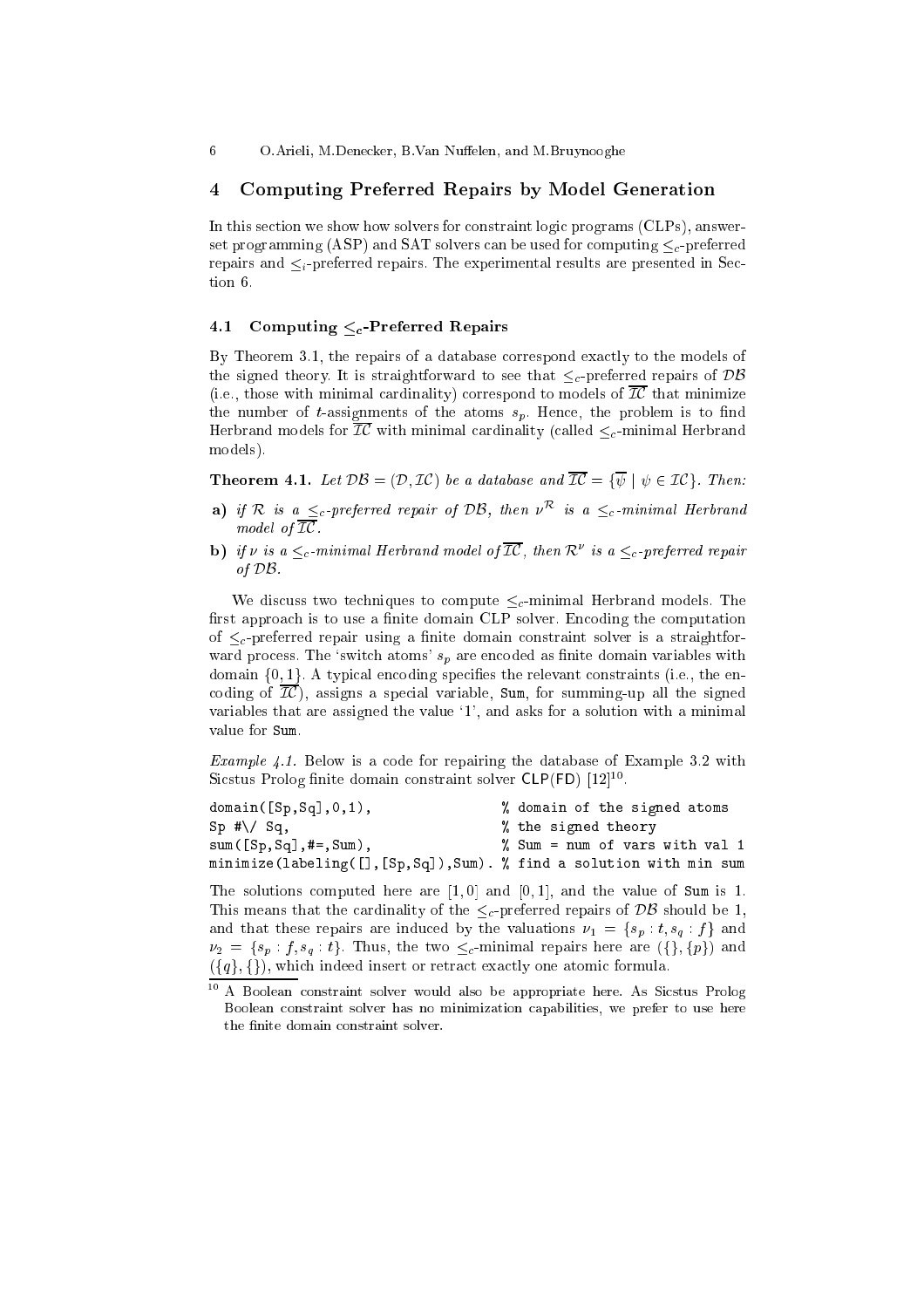A se
ond approa
h is to use the disjun
tive logi programming system DLV [15]. To compute  $\leq_c$ -minimal repairs using DLV, the signed theory  $\overline{IC}$  is transformed into a propositional clausal form. A clausal theory is a special case of a disjunctive logic program without negation in the body of the clauses. The stable models of a disjun
tive logi program without negation as failure in the body of rules coincide exactly with the  $\leq_i$ -minimal models of such a program. Hence, by transforming the signed theory  $\overline{IC}$  to clausal form, DLV can be used to compute  $\leq_i$ -minimal Herbrand models. To eliminate models with non-minimal cardinality, weak constraints are used. A weak constraint is a formula for which a cost value is defined. With each model computed by DLV, a cost is defined as the sum of the cost values of all weak constraints satisfied in the model. The DLV system an be asked to generate models with minimal total ost. The set of weak constraints used to compute  $\leq_c$ -minimal repairs is exactly the set of all atoms  $s_p$ ; each atom has cost 1. Clearly,  $\leq_i$ -minimal models of a theory with minimal total cost are exactly the models with least cardinality.

Example 4.2. Below is a code for repairing the database of Example 3.2 with DLV.

Sp v Sq. % the clause : ~ Sp. % the weak constraints (their cost is 1 by default)  $\cdot$  sq.  $\cdot$ 

Collections is the solutions of the solutions in  $g$  and  $g$  and  $g$  and  $g$  and  $f$  is the set value of  $\alpha$ indu
e the two -minimal repairs of DB, R1 <sup>=</sup> (fg; fpg) and R2 <sup>=</sup> (fqg; fg).

### 4.2 Computing  $\leq_i$ -Preferred Repairs

The  $\leq_i$ -preferred repairs of a database correspond to minimal Herbrand models with respect to set inclusion of the signed theory  $\overline{IC}$ . We focus on the computation of one minimal model. The reason is simply that in most sizable appli
ations, the omputation of all minimal models is not feasible (there are too many of them). We consider here three simple techniques to compute a  $\leq_i$ -preferred repair. In the next section we consider another more complex method.

- I. One te
hnique, mentioned already in the previous se
tion, is to transform  $\overline{IC}$  to clausal form and use the DLV system. In this case the weak constraints are not needed.
- II. Another possibility is to adapt CLP-techniques to compute  $\lt$ -minimal models of Boolean onstraints. The idea is simply to make sure that whenever a Boolean variable (or a finite domain variable with domain  $\{0,1\}$ ) is selected for being assigned a value, one first assigns the value 0 before trying to assign the value 1.

**Proposition 4.1.** If the above strategy for value selection is used, then the first computed model is provably a  $\leq_i$ -minimal model.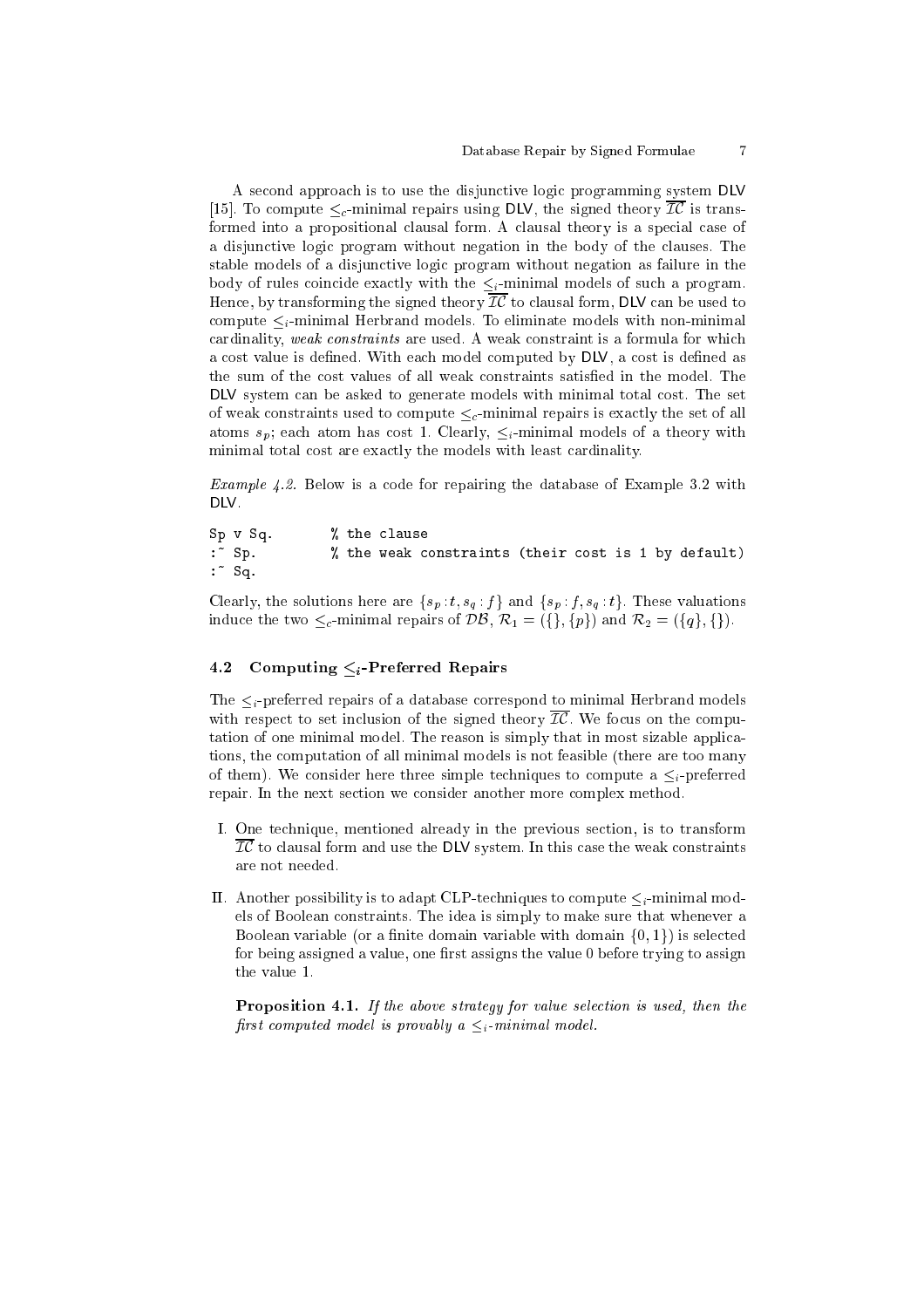*Proof.* Consider the search tree of the CLP-problem. Each path in this tree represents a value assignment to a subset of the onstraint variables. Internal nodes, orrespond to partial solutions, are labeled with the variable sele
ted by the labeling function of the solver and have two children: the left child assigns value 0 to the sele
ted variable and the right hild assigns value 1. We say that node  $n_2$  is on the right of a node  $n_1$  in this tree if  $n_2$  appears in the right subtree, and  $n_1$  appears in the left subtree of the deepest common ancestor node of  $n_1$  and  $n_2$ . It is then easy to see that in such a tree, each node  $n_2$  to the right of a node  $n_1$  assigns the value 1 to the variable selected in this ancestor node, whereas  $n_1$  assigns value 0 to this variable. Consequently, the left-most node in the search tree which is a model of the Boolean constraints, is  $\lt_i$ -minimal.  $\Box$ 

In CLP-systems such as Sicstus Prolog, one can control the order in which values are assigned to variables. We have implemented the above strategy and dis
uss the results in Se
tion 6.

III. A third te
hnique onsidered here uses SAT-solvers. SAT-solvers, su
h as zChaff [25], do not compute directly minimal models, but can be easily extended to do so. The algorithm uses the SAT-solver to generate models of the theory  $\mathcal T$ , until it finds a minimal model. Minimality of a model M of  $\mathcal T$ can be verified by checking the unsatisfiability of  $\mathcal T$ , augmented with the axioms  $\bigvee_{p\in M}\neg p$  and  $\bigwedge_{p\not\in M}\neg p$ . The model M is minimal exactly when these axioms are inconsistent with  $\mathcal T$ . This approach has been tested using the SAT solver zChaff [25]; the results are discussed in Section 6.

#### 5Computing  $\leq_i$ -Preferred Repairs by QBF Solvers

In this section we show how solvers for quantified Boolean formulae (QBFs) can be used for computing the  $\leq_i$ -preferred repairs of a given database. In this case it is necessary to add to the signed formulae of  $\overline{IC}$  an axiom (represented by a quantified Boolean formula) that expresses  $\leq_i$ -minimality, i.e., that an  $\leq_i$ preferred repair is not in
luded in any other database repair. Then, QBF solvers such as QUBOS [5], EVALUATE [11], QUIP [16], QSOLVE [17], QuBE [18], QKN [21], SEMPROP [22], and DECIDE [26], can be applied to the signed quantified Boolean theory that is obtained, in order to compute the  $\leq_i$ -preferred repairs of the database. Below we give a formal description of this process.

### 5.1 Quantied Boolean Formulae

Quantied Boolean formulae (QBFs) are propositional formulae extended with quantifiers  $\forall$ ,  $\exists$  over propositional variables. In what follows we shall denote propositional formulae by Greek lower-case letters (usually  $\psi, \phi$ ) and QBFs by Greek upper-case letters (e.g.,  $\Psi$ , $\Phi$ ). Intuitively, the meaning of a QBF of the form  $\exists p \forall q \psi$  is that there exists a truth assignment of p such that  $\psi$  is true for every truth assignment of  $q$ . Next we formalize this intuition.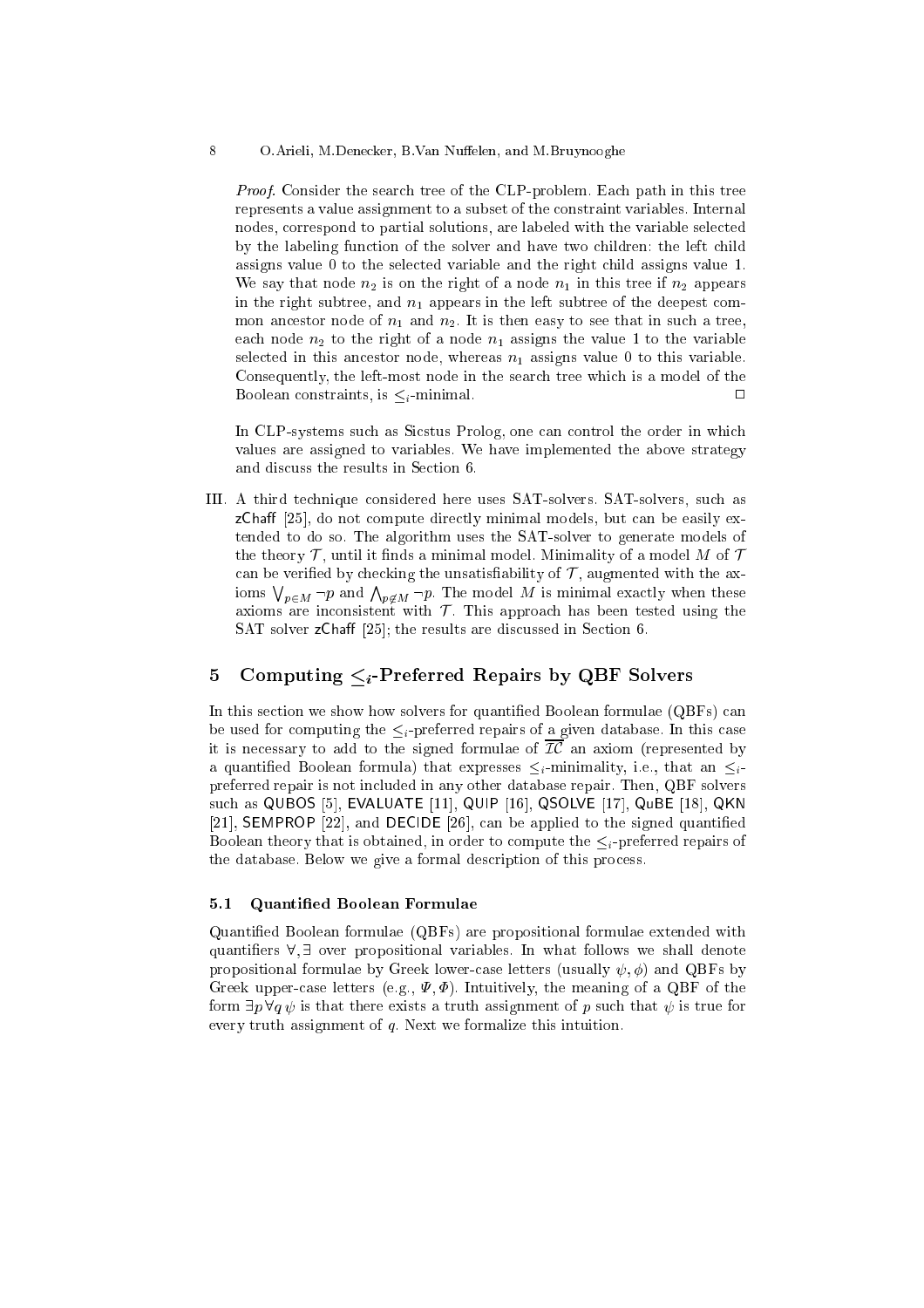As usual, we say that an occurrence of an atomic formula  $p$  is free if it is not in the scope of a quantifier  $\mathsf{Q}p$ , for  $\mathsf{Q} \in \{\forall,\exists\}$ , and we denote by  $\Psi[\phi_1/p_1,\ldots,\phi_m/p_m]$ the uniform substitution of each free occurrence of a variable  $p_i$  in  $\Psi$  by a formula  $\phi_i$ , for  $i = 1, ..., m$ . The notion of a *valuation* is extended to QBFs as follows: Given a function  $\nu_{at} : \Sigma^{\mathcal{DB}} \cup \{t, f\} \to \{t, f\}$  s.t.  $\nu(t) = t$  and  $\nu(f) = f$ , a valuation  $\nu$  on QBFs is recursively defined as follows:

$$
\nu(p) = \nu_{\rm at}(p) \text{ for every } p \in \Sigma^{\mathcal{DB}} \cup \{t, f\},
$$
  
\n
$$
\nu(\neg \psi) = \neg \nu(\psi),
$$
  
\n
$$
\nu(\psi \circ \phi) = \nu(\psi) \circ \nu(\phi), \text{ where } \circ \in \{\land, \lor, \to, \leftrightarrow\},
$$
  
\n
$$
\nu(\forall p \psi) = \nu(\psi[t/p]) \land \nu(\psi[f/p]),
$$
  
\n
$$
\nu(\exists p \psi) = \nu(\psi[t/p]) \lor \nu(\psi[f/p]).
$$

A valuation  $\nu$  satisfies a QBF  $\Psi$  if  $\nu(\Psi) = t$ ;  $\nu$  is a model of a set  $\Gamma$  of QBFs if it satisfies every element of  $\Gamma$ . A QBF  $\Psi$  is entailed by a set  $\Gamma$  of QBFs (notation:  $\Gamma \vdash \Psi$  if every model of  $\Gamma$  is also a model of  $\Psi$ . In what follows we shall use the following notations: for two valuations  $\nu_1$  and  $\nu_2$  we denote by  $\nu_1 \leq \nu_2$  that for every atomic formula p,  $\nu_1(p) \to \nu_2(p)$  is true. We shall also write  $\nu_1 < \nu_2$  to denote that  $\nu_1 \leq \nu_2$  and  $\nu_2 \nleq \nu_1$ .

## 5.2 Representing  $\leq_i$ -Preferred Repairs by Signed QBFs

It is well-known that quantied Boolean formulae an be used for representing circumscription [24], thus they properly express logical minimization [7,8]. In our ase we use this property for expressing minimization of repairs w.r.t. set in
lusion.

Given a database  $\mathcal{DB} = (\mathcal{D}, \mathcal{IC})$ , denote by  $\overline{\mathcal{IC}}_{\wedge}$  the conjunction of all the elements in  $IC$  (i.e., the conjunction of all the signed formulae that are obtained from the integrity constraints of  $\mathcal{DB}$ ). Consider the following QBF, denoted  $\Psi_{\mathcal{DB}}$ :

$$
\forall s'_{p1},\ldots,s'_{p_n}\Big(\overline{\mathcal{IC}}_{\wedge}\big[s'_{p_1}/s_{p_1},\ldots,s'_{p_n}/s_{p_n}\big]\rightarrow\big(\bigwedge_{i=1}^n(s'_{p_i}\rightarrow s_{p_i})\rightarrow\bigwedge_{i=1}^n(s_{p_i}\rightarrow s'_{p_i})\big)\Big).
$$

Consider a model  $\nu$  of  $\overline{\mathcal{IC}}_{\wedge}$ , i.e., a valuation for  $s_{p_1}, \ldots, s_{p_n}$  that makes  $\overline{\mathcal{IC}}_{\wedge}$  true. The QDF  $\Psi_{DB}$  expresses that every interpretation  $\mu$  (valuation for  $s_{p_1},\ldots,s_{p_n}$ ) that is a model of IC  $\wedge$  , that the property that  $\mu$  , i.e., i.e.,  $\mu$  , i.e.,  $\mu$  , i.e., there is no model  $\mu$  and set  $\mu$  is the set for  $\mu$  if  $\mu$  is properly contains the set  $\{s_p \mid \mu(s_p) = t\}$ . In terms of database repairs, this means that if  $\mathcal{R}^{\nu} =$  (Insert, Retract) and  $\mathcal{R}^{\mu} =$  (Insert', Retract') are the database repairs that are associated, respectively, with  $\nu$  and  $\mu$ , then Insert'URetract'  $\not\subset$  InsertURetract. It follows, therefore, that in this case  $\kappa^+$  is a  $\leq_i$ -preferred repair of  $\nu\bar{\nu}$ , and in general  $\Psi_{\mathcal{DB}}$  represents  $\leq_i$ -minimality.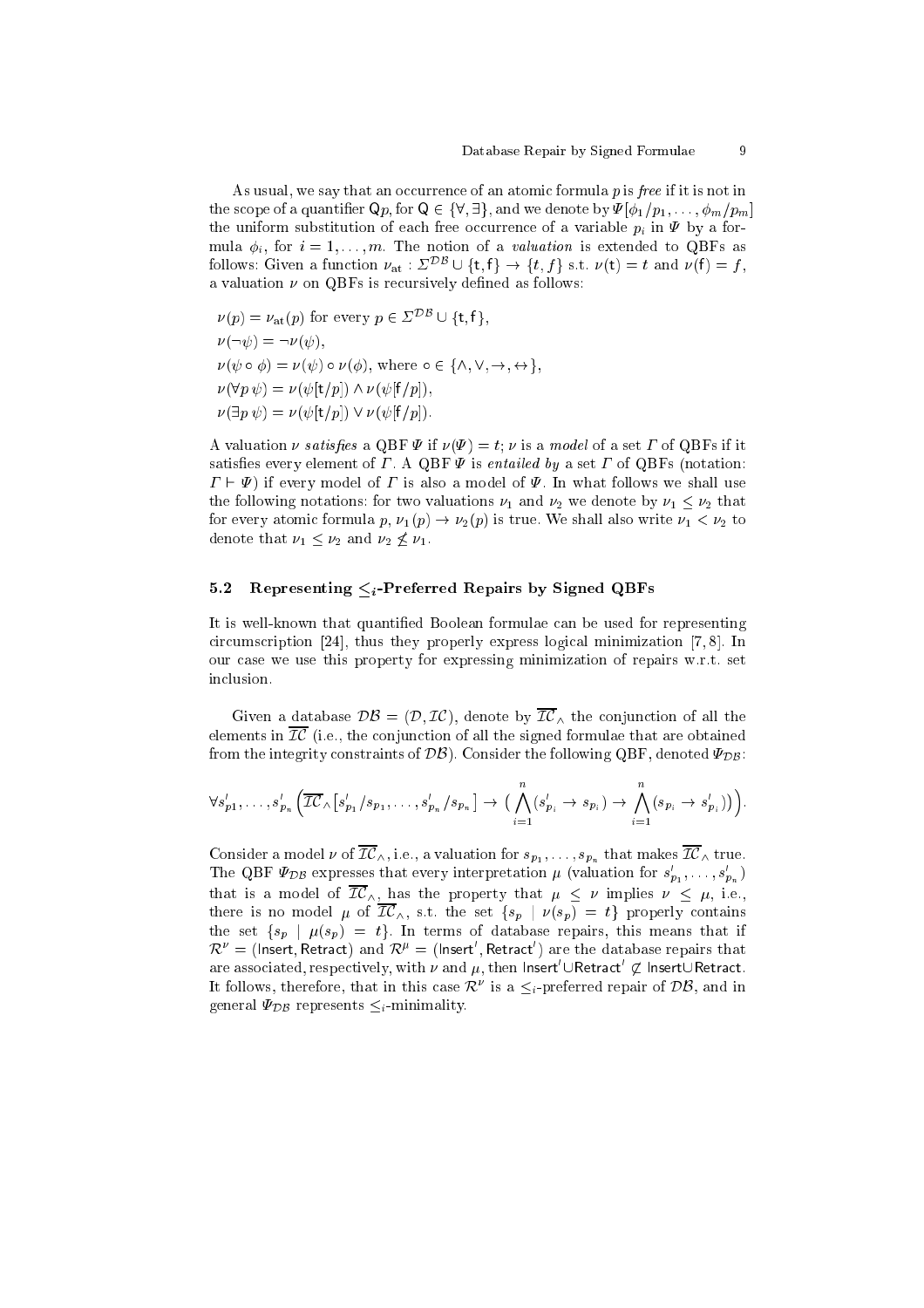*Example 5.1.* With the database  $\mathcal{DB}$  of Examples 2.1, 3.1, and 3.2,  $\overline{\mathcal{IC}} \cup \Psi_{\mathcal{DB}}$  is the following theory,  $\Gamma$ :

$$
\left\{ s_p \vee s_q, \ \forall s'_p \forall s'_q \left( \left( s'_p \vee s'_q \right) \rightarrow \left( \left( s'_p \rightarrow s_p \right) \wedge \left( s'_q \rightarrow s_q \right) \rightarrow \left( s_p \rightarrow s'_p \right) \wedge \left( s_q \rightarrow s'_q \right) \right) \right) \right\}
$$

The models of  $\Gamma$  are those that assign  $t$  either to  $s_p$  or to  $s_q$ , but not to both of them, i.e.,  $\nu_1 = (s_p : t, s_q : f)$  and  $\nu_2 = (s_p : f, s_q : t)$ . The database updates that are induced by these valuations are, respectively,  $\mathcal{R}^{\nu_1} = (\{\}, \{p\})$  and  $\mathcal{R}^{\nu_2} =$  $({q}, {}$ .). By Theorem 5.1 below, these are the only  $\leq_i$ -preferred repairs of DB.

**Theorem 5.1.** Let  $\mathcal{DB} = (\mathcal{D}, \mathcal{IC})$  be a database and  $\overline{\mathcal{IC}} = {\overline{\psi} \mid \psi \in \mathcal{IC}}$ . Then:

- a) if R is an  $\leq_i$ -preferred repair of DB then  $\nu$  is a model of LC  $\cup$   $\Psi_{DB}$ ,
- b) if  $\nu$  is a model of LC  $\cup$   $\Psi_{\mathcal{D}\mathcal{B}}$  then  $\kappa$  is an  $\leq_i$ -preferred repair of DB.

*Proof.* Suppose that  $\mathcal{R} =$  (lnsert, Retract) is an  $\leq_i$ -preferred repair of DB. In particular, it is a repair of  $\nu\bar\nu$  and so, by Theorem 3.1,  $\nu^+$  is a model of  $\overline{\mathcal{IC}}$ . Since Theorem 3.1 also assures that a database update that is induced by a model of  $\overline{\mathcal{IC}}$  is a repair of  $\mathcal{DB}$ , in order to prove both parts of the theorem, it remains to snow that the fact that  $\nu$  – satisfies  $\psi_{{\cal D} {\cal B}}$  is a necessary and sufficient condition for assuring that  $\kappa$  is  $\leq_i$ -minimal among the repairs of  $\nu\bar\nu$ . Indeed,  $\nu^+$ satisfies  $\psi_{\mathcal{DB}}$  in for every valuation  $\mu$  that satisfies  $\text{LC}_\wedge$  and for which  $\mu \leq \nu^{\perp}$ , it is also true that  $\nu \sim \mu$ . Thus,  $\nu$  satisfies  $\psi_{\mathcal{DB}}$  in there is no model  $\mu$  of  $\nu \in s.t.$  $\mu < \nu^{\kappa}$ , iff (by Theorem 3.1 again) there is no repair R' of DB s.t.  $\nu^{\kappa} < \nu^{\kappa}$ , iff there is no repair  $\mathcal{R}' =$  (Insert'. Retract')  $\mathrm{s.t.}$  Insert'  $\cup$  Retract'  $\subset$  Insert  $\cup$  Retract. iff R is an  $\leq_i$ -minimal repairs of DB.  $\Box$ 

Note 5.1. (Complexity results) A skeptical (conservative) approach to query answering is considered, e.g., in [1, 19], where an answer to a query  $Q$  and a database  $\mathcal{DB}$  is evaluated with respect to (the databases that are obtained from) all the  $\leq_i$ -preferred repairs of DB. A credulous approach to the same problem evaluates queries with respect to *some*  $\leq_i$ -preferred repair of DB. Theorem 5.1 implies the following upper complexity bounds for these approaches:

Coronary 5.1. Creautous query answering ties in  $\mathbb{Z}_2^2$ , and skeptical query answering is in  $\Pi_2^{\mathbb{Z}}$  .

Proof. By Theorem 5.1, credulous query answering is equivalent to satisfiability checking for  $\overline{IC} \cup \Psi_{DB}$ , and conservative query answering is equivalent to entailment checking for the same theory (see also Corollary 5.2 below). Thus, these decision problems can be encoded by QBFs in prenex normal form with exactly one quantifier alternation. The corollary is obtained, now, by the following well-known result:

**Proposition 5.1.** [27] Given a propositional formula  $\psi$ , whose atoms are partutoned into  $i \geq 1$  sets  $\{p_1^*, \ldots, p_{m_1}^*\}, \ldots, \{p_1^*, \ldots, p_{m_i}^*\}$ , declaing whether

 $\exists p^1_1,\ldots,\exists p^1_{m_1},\forall p^2_1,\ldots,\forall p^2_{m_2},\ldots,\mathsf{Q} p^i_1,\ldots,\mathsf{Q} p^i_{m_i}\psi$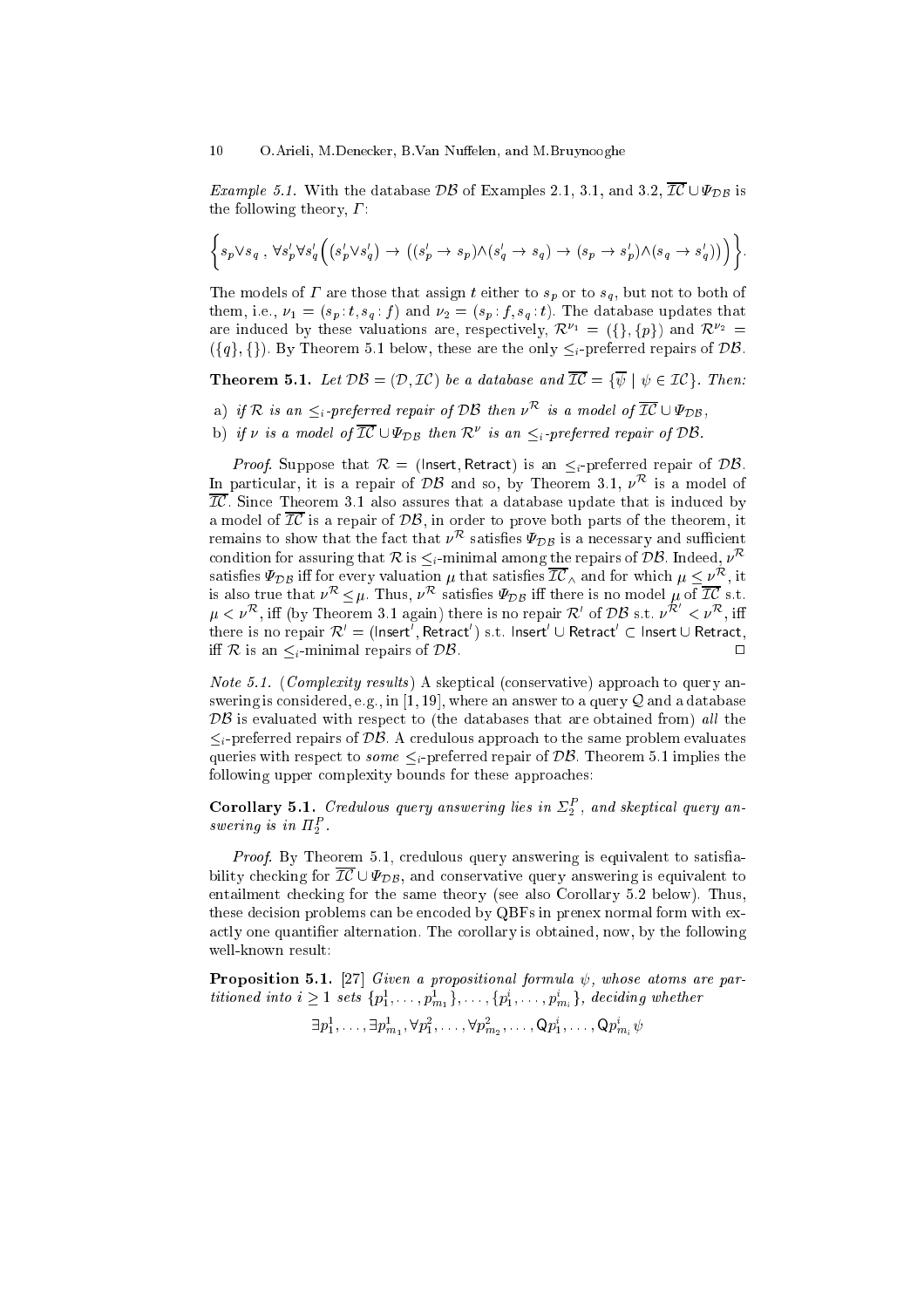is true, is  $\Sigma_i^P$  complete (where  $\mathsf{Q} = \exists$  if i is odd and  $\mathsf{Q} = \forall$  if i is even). Also, deciding if

$$
\forall p_1^1, \ldots, \forall p_{m_1}^1, \exists p_1^2, \ldots, \exists p_{m_2}^2, \ldots, \mathsf{Q} p_1^i, \ldots, \mathsf{Q} p_{m_i}^i \psi
$$

is true, is  $\Pi_i^P$  complete (where  $Q = \forall$  if i is odd and  $Q = \exists$  if i is even).  $\Box$ 

As shown, e.g., in  $[19]$ , the complexity bounds specified in the last corollary are strict, *i.e.*, these decision problems are hard for the respective complexity classes.

Note 5.2. (Consistent query answering) Another consequence of Theorem 5.1 is that the conservative approach to query answering  $[1, 19]$  may be represented in our context in terms of a consequence relation as follows:

Corollary 5.2. Q is a consistent query answer of a database  $\mathcal{DB} = (\mathcal{D}, \mathcal{IC})$  in the sense of [1, 19] iff  $\overline{IC} \cup \Psi_{DB} \vdash Q$ .

The last corollary and Section 4.2 provide, therefore, some additional methods for onsistent query answering, all of them are based on signed theories.

#### 6Experiments and Comparative Study

The idea of using formulae that introduce new ('signed') variables aimed at designating the truth assignments of other related variables is used, for different purposes, e.g. in  $[2, 3, 6, 7]$ . In the area of database integration, signed variables are used in  $[19]$ , and have a similar intended meaning as in our case. In  $[19]$ , however, only  $\leq_i$ -preferred repairs are considered, and a rewriting process for onverting relational queries over a database with onstraints to extended disjunctive queries (with two kinds of negations) over database without constraints, must be employed. As a result, only solvers that are able to process disjunctive Datalog programs and compute their stable models (e.g., DLV), can be applied. In contrast, as we have already noted above, motivated by the need to find practical and effective methods for repairing inconsistent databases, signed formulae serve here as a representative platform that can be directly used by a variety of off-the-shelf applications for computing (either  $\leq_i$ -preferred or  $\leq_c$ -preferred) repairs. In what follows we examine some of these applications and compare their appropriateness to the kind of problems that we are dealing with.

We have randomly generated instances of a database, consisting of three relations: teacher of the schema (teacher\_name), course of the schema (course\_name), and teaches of the schema (teacher name, course name). Also, the following two integrity constraints were specified:

ic1 A course is given by one teacher:

 $\overline{\phantom{a}}$ 

$$
\forall X \forall Y \forall Z \Big( \Big( \operatorname{teacher}(X) \land \operatorname{teacher}(Y) \land \operatorname{course}(Z) \land \operatorname{teaches}(X, Z) \land \\ \operatorname{teaches}(Y, Z) \Big) \rightarrow X = Y \Big)
$$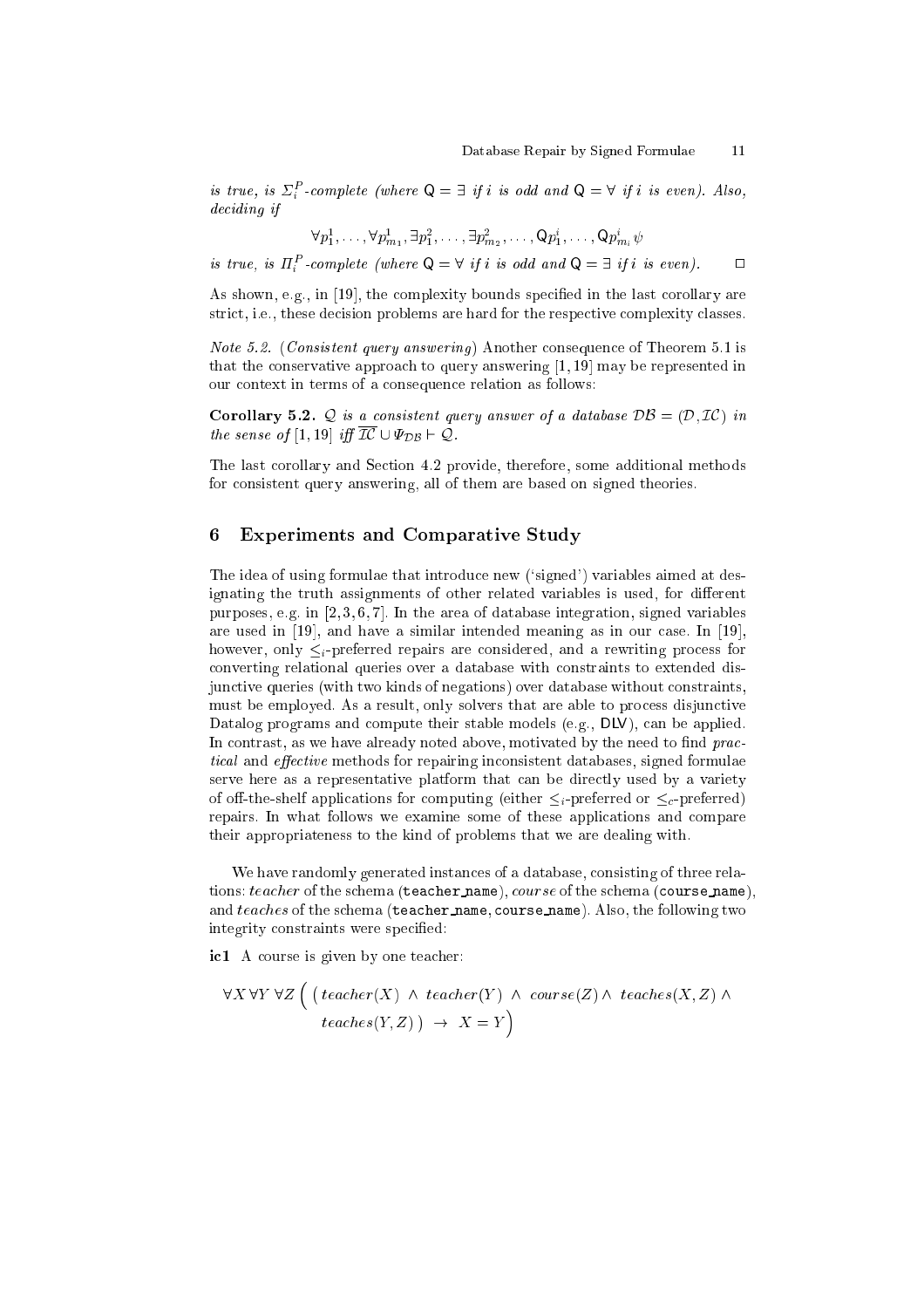ic2 Each teacher gives at least one course:

 $\overline{\phantom{a}}$ 

 $\overline{\phantom{a}}$ tea
her(X) ! <sup>9</sup><sup>Y</sup> . . ourse(Y ) ^ tea
hes(X; Y )  $\Delta$ 

The next four test cases (identified by the enumeration below) were considered:

- 1. Small database instances with **ic1** as the only constraint.
- 2. Larger database instan
es with i
1 as the only onstraint.
- 3. Databases with  $\mathcal{IC} = \{\textbf{ic1}, \textbf{ic2}\}\$ , where the number of courses equals the number of tea
hers.
- 4. Databases with  $\mathcal{IC} = {\textbf{ic1}, \textbf{ic2}}$  and with fewer courses than teachers.

Note that in the first two test cases, only retractions of database facts are needed in order to restore onsisten
y, in the third test ase both insertion and retractions may be needed, and the last test case is unsolvable, as the theory is not satisable.

For each benchmark we generated a sequence of instances with an increasing number of database facts, and tested them w.r.t. the following applications:

- ASP/CLP-solvers:

DLV  $[15]$  (release 2003-05-16), CLP(FD)  $[12]$  (version 3.10.1).

- $-$  QBF-solvers:
- SEMPROP [22] (release 24.02.02), QuBE-BJ [18] (release 1.3), DECIDE [26].
- { SAT-solvers: A minimal-model generator based on  $z$ Chaff [25].

The goal was to construct  $\leq_i$ -preferred repairs within a time limit of five minutes. The systems DLV and CLP(FD) were tested also for constructing  $\leq_{c}$ . preferred repairs. All the experiments were done on a Linux ma
hine, 800MHz, with  $512MB$  memory. Tables 1–4 show the results for providing the first answer.<sup>11</sup>

The results of the first benchmark (Table 1) already indicate that DLV, CLP, and zChaff perform much better than the QBF-solvers. In fact, among the QBFsolvers that were tested, only **SEMPROP** could repair within the time limit most of the database instances of benchmark 1, and none of them could successfully repair (within the time restriction) the larger database instances, tested in benchmark 2. Also, we encountered some space limitation problems and a  $\text{bug}^{12}$ in DECIDE, and this dis
ouraged us from using it in our experiments.

Another observation from Tables  $1-4$  is that DLV, CLP, and the zChaff-based system, perform very good for minimal in
lusion greedy algorithms. However,

<sup>11</sup> Times are in given in se
onds, empty ells mean that timeout is rea
hed without an answer, vars is the number of variables, IC is the number of grounded integrity onstraints, and size is the size of the repairs.

The result is the unsatisfied to the  $Q_{\text{BF}} = x \cdot y \cdot v$  ( $x \vee y$ )  $\wedge$  (u  $\vee$  v)), the answer  $x = 1$  and  $y = 0$  is returned. The system developers were notified about this and the bug is being fixed.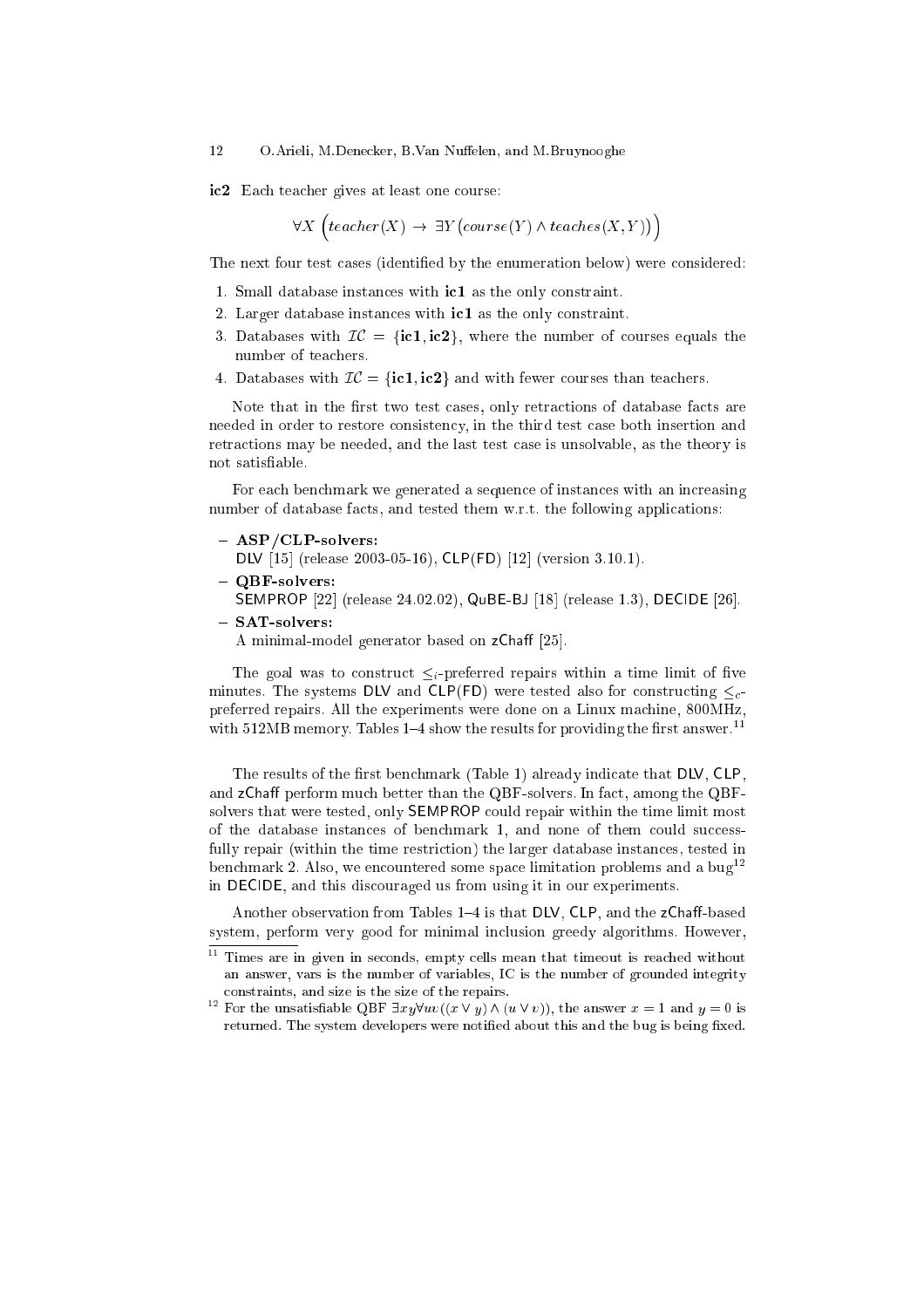|                | Test info. |                  |         | $\leq_i$ repairs |            |        |         |        |         | $\leq_c$ -repairs |  |
|----------------|------------|------------------|---------|------------------|------------|--------|---------|--------|---------|-------------------|--|
| No.            | vars       | $_{\mathrm{IC}}$ | size    | <b>DLV</b>       | <b>CLP</b> | zChaff | SEMPROP | QuBE   | DLV     | <b>CLP</b>        |  |
| 1              | 20         | 12               | 8       | 0.005            | 0.010      | 0.024  | 0.088   | 14.857 | 0.011   | 0.020             |  |
| $\overline{2}$ | 25         | 16               | 7       | 0.013            | 0.010      | 0.018  | 0.015   |        | 0.038   | 0.020             |  |
| 3              | 30         | 28               | 12      | 0.009            | 0.020      | 0.039  | 0.100   |        | 0.611   | 0.300             |  |
| 4              | 35         | 40               | 15      | 0.023            | 0.020      | 0.008  | 0.510   |        | 2.490   | 1.270             |  |
| $\bf 5$        | 40         | 48               | 16      | 0.016            | 0.020      | 0.012  | 0.208   |        | 3.588   | 3.220             |  |
| 6              | 45         | 42               | 17      | 0.021            | 0.030      | 0.008  | 0.673   |        | 12.460  | 10.350            |  |
| 7              | 50         | 38               | 15      | 0.013            | 0.020      | 0.009  | 0.216   |        | 23.146  | 20.760            |  |
| 8              | 55         | 50               | $_{20}$ | 0.008            | 0.030      | 0.018  | 1.521   |        | 29.573  | 65.530            |  |
| 9              | 60         | 58               | 21      | 0.014            | 0.030      | 0.036  | 3.412   |        | 92.187  | 136.590           |  |
| 10             | 65         | 64               | 22      | 0.023            | 0.030      | 0.009  | 10.460  |        | 122.399 | 171.390           |  |
| 11             | 70         | 50               | 22      | 0.014            | 0.030      | 0.019  | 69.925  |        |         |                   |  |
| 12             | 75         | 76               | 27      | 0.021            | 0.030      | 0.010  | 75.671  |        |         |                   |  |
| 13             | 80         | 86               | 29      | 0.021            | 0.030      | 0.009  | 270.180 |        |         |                   |  |
| 14             | 85         | 76               | $30\,$  | 0.022            | 0.030      | 0.010  |         |        |         |                   |  |
| 15             | 90         | 78               | 32      | 0.024            | 0.040      | 0.020  |         |        |         |                   |  |
| 16             | 95         | 98               | 35      | 0.027            | 0.040      | 0.047  |         |        |         |                   |  |
| 17             | 100        | 102              | 40      | 0.017            | 0.040      | 0.016  |         |        |         |                   |  |
| 18             | 105        | 102              | 37      | 0.018            | 0.040      | 0.033  |         |        |         |                   |  |
| 19             | 110        | 124              | 43      | 0.030            | 0.040      | 0.022  |         |        |         |                   |  |
| 20             | 115        | 116              | 44      | 0.027            | 0.040      | 0.041  |         |        |         |                   |  |

Table 1. Results for test ase 1

Table 2. Results for test ase 2

|                | Test info. |     | $\leq_i$ -repairs |       |            |        |  |  |
|----------------|------------|-----|-------------------|-------|------------|--------|--|--|
| No.            | vars       | IC  | size              | DLV   | <b>CLP</b> | zChaff |  |  |
| 1              | 480        | 171 | 470               | 0.232 | 0.330      | 0.155  |  |  |
| $\overline{2}$ | 580        | 214 | 544               | 0.366 | 0.440      | 0.051  |  |  |
| 3              | 690        | 265 | 750               | 0.422 | 0.610      | 0.062  |  |  |
| 4              | 810        | 300 | 796               | 0.639 | 0.860      | 0.079  |  |  |
| 5              | 940        | 349 | 946               | 0.815 | 1.190      | 0.094  |  |  |
| 6              | 1080       | 410 | 1108              | 1.107 | 1.560      | 0.123  |  |  |
| 7              | 1230       | 428 | 1112              | 1.334 | 2.220      | 0.107  |  |  |
| 8              | 1390       | 509 | 1362              | 1.742 | 2.580      | 0.135  |  |  |
| 9              | 1560       | 575 | 1562              | 2.254 | 3.400      | 0.194  |  |  |
| 10             | 1740       | 675 | 1782              | 2.901 | 4.140      | 0.182  |  |  |
| 11             | 1930       | 719 | 2042              | 3.592 | 5.260      | 0.253  |  |  |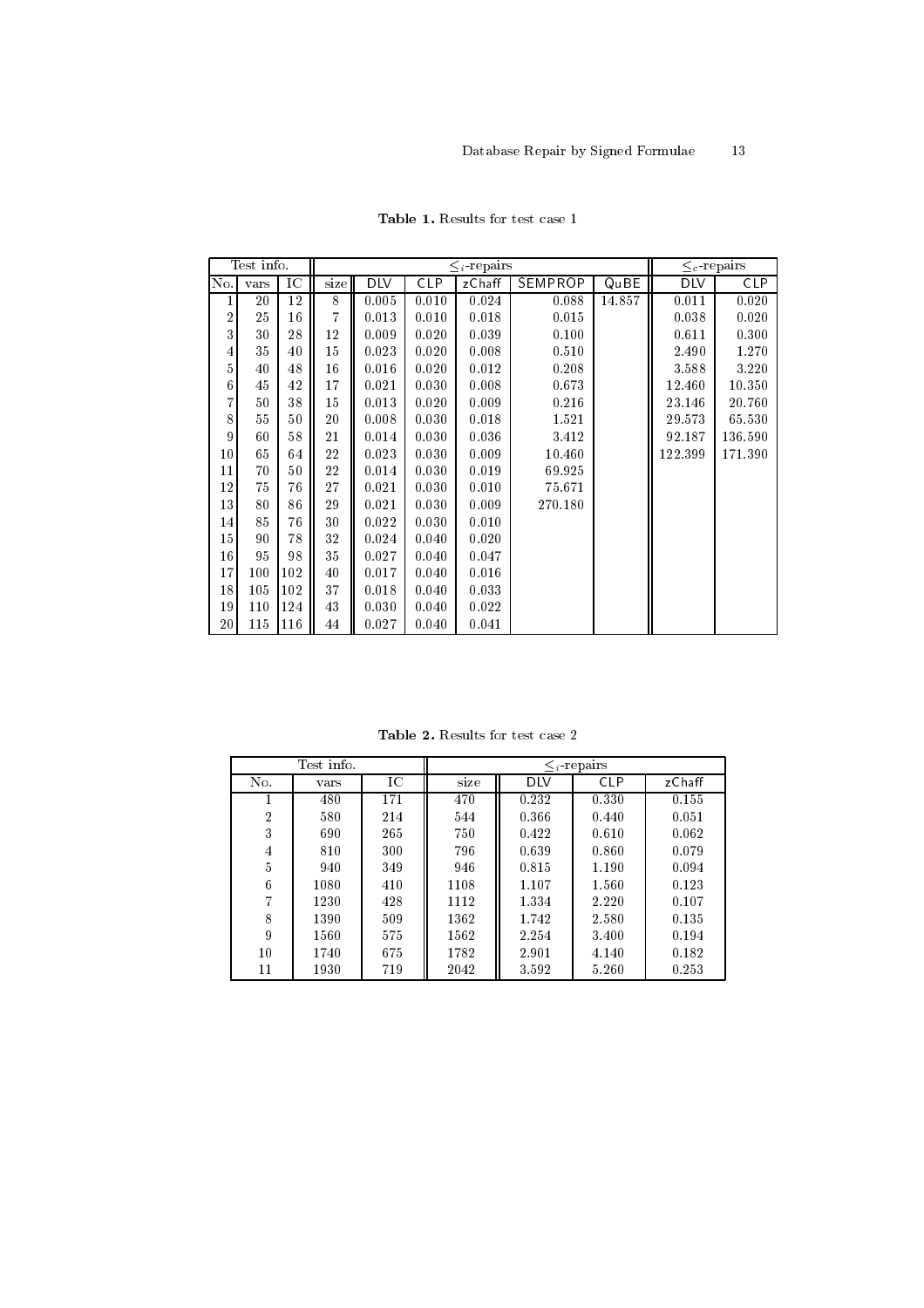|                | Test info. | $\leq$ repairs |            |       |        | $\leq_c$ repairs |            |  |
|----------------|------------|----------------|------------|-------|--------|------------------|------------|--|
| No.            | vars       | size           | <b>DLV</b> | CLP   | zChaff | DLV              | <b>CLP</b> |  |
| 1              | 25         | 4              | 0.008      | 0.030 | 0.066  | 0.010            | 0.05       |  |
| $\overline{2}$ | 36         | 9              | 0.008      | 0.030 | 0.087  | 0.070            | 0.42       |  |
| 3              | 49         | 15             | 0.027      | 0.250 | 0.050  | 0.347            | 9.48       |  |
| 4              | 64         | 23             | 0.019      | 0.770 | 0.013  | 2.942            | 58.09      |  |
| 5              | 81         | 30             | 0.012      | 4.660 | 0.102  | 26.884           |            |  |
| 6              | 100        | 34             | 0.021      |       | 0.058  | 244.910          |            |  |
| 7              | 121        | 38             | 0.626      |       | 1.561  |                  |            |  |
| 8              | 144        | 47             | 0.907      |       | 2.192  |                  |            |  |
| 9              | 169        | 51             | 0.161      |       | 0.349  |                  |            |  |
| 10             | 196        | 68             | 1.877      |       | 4.204  |                  |            |  |
| $11\,$         | 225        | 70             | 8.496      |       | 16.941 |                  |            |  |

Table 3. Results for test ase 3

Table 4. Results for test ase 4

| Test info.     |          |         |        | $\leq_i$ -repairs | $\leq_c$ repairs |        |        |
|----------------|----------|---------|--------|-------------------|------------------|--------|--------|
| No.            | teachers | courses | DLV    | CL P              | zChaff           | DLV    | CLP    |
|                | 5        | 4       | 0.001  | 0.01              | 0.001            | 0.001  | 0.001  |
| $\overline{2}$ |          | 5       | 0.005  | 0.13              | 0.010            | 0.005  | 0.120  |
| 3              |          | 6       | 0.040  | 1.41              | 0.020            | 0.042  | 1.400  |
| $\overline{4}$ | 11       |         | 0.396  | 17.18             | 0.120            | 3.785  | 17.170 |
| 5              | 13       | 8       | 3.789  |                   | 1.050            | 44.605 |        |
| 6              | 15       | 9       | 44.573 |                   | 13.370           |        |        |
|                | 17       | $10\,$  |        |                   |                  |        |        |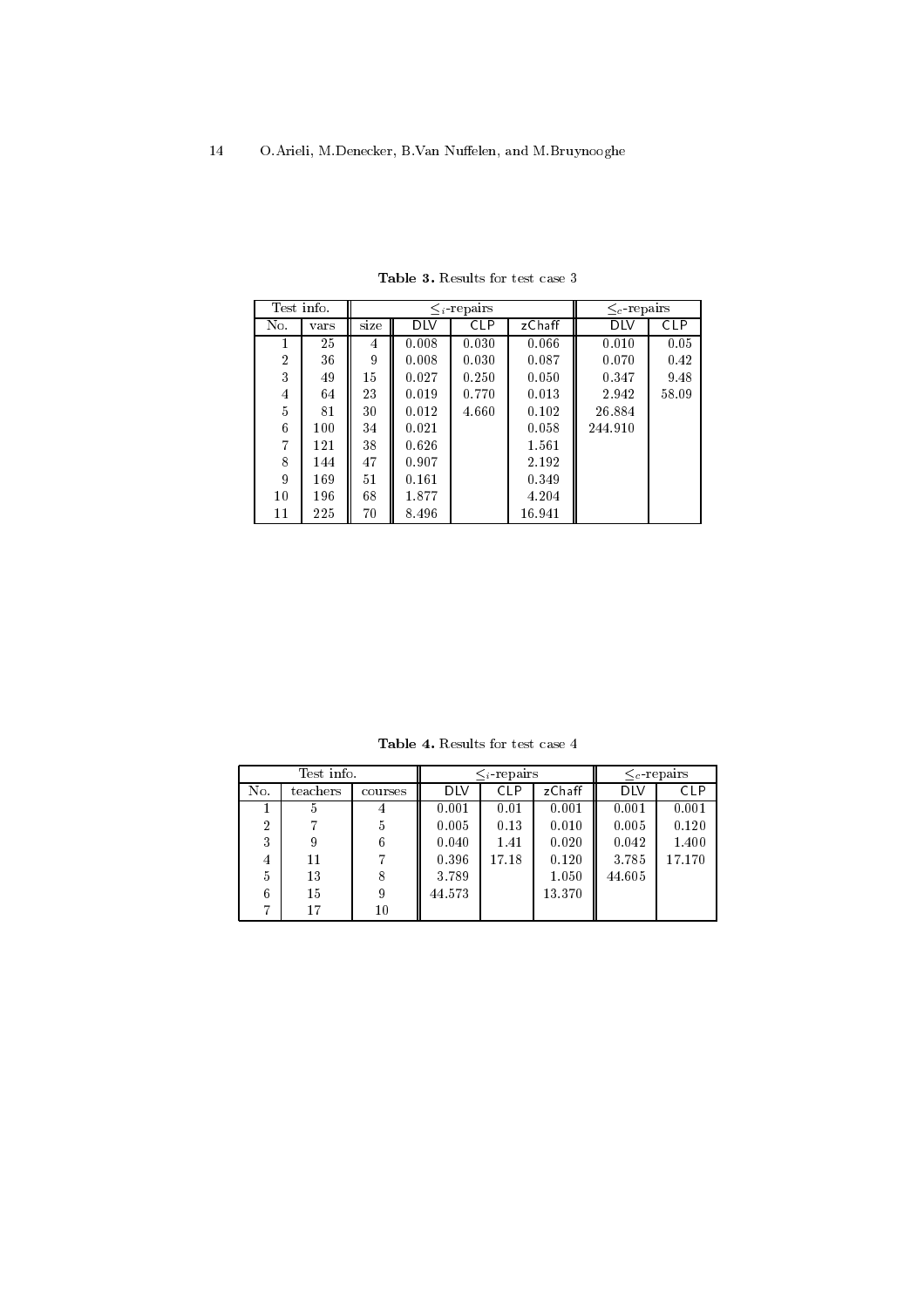when using DLV and CLP for cardinality minimization, their performance is much worse. This is due to an exhaustive search for a  $\leq_c$ -minimal solution.

While in benchmark 1 the time differences among DLV, CLP, and zChaff, for computing  $\leq_i$ -repairs are marginal, in the other benchmarks the differences become more evident. Thus, for instance, zChaff performs better than the other solvers w.r.t. bigger database instances with many simple constraints (see benchmark 2), while DLV performs better when the problem has bigger and more complicated sets of constraints (see benchmark 3). The SAT approach with zChaff was the fastest in detecting unsatisfiable situations (see benchmark 4). As shown in Table 4, detecting unsatisfiability requires a considerable amount of time, even for small instan
es.

Some of the conclusions from the experiments may be summarized as follows:

- 1. In prin
iple, QBF-solvers, CLP-solvers, ASP-solvers, and SAT-solvers are all adequate tools for omputing database repairs.
- 2. All the QBF-solvers, as well as DLV and zChaff, are 'black-boxes' that accept the problem specification in a certain format. In contrast,  $CLP(FD)$ provides a more `open' environment, in whi
h it is possible to in
orporate problem-specific search algorithms, such as the greedy algorithm for finding  $\leq_i$ -minimal repairs (see Section 4.2).
- 3. Currently, the performan
e of the QBF-solvers is onsiderably below that of the other solvers. Moreover, most of the QBF-solvers require that the formulae are represented in prenex CNF, and specified in Dimacs or Rintanen format. These requirements are usually space-demanding. In our context, the fact that many QBF-solvers (e.g., SEMPROP and QuBE-BJ) return only yes/no answers (according to the satisfiability of the input theory), is another problem, sin
e it is impossible to onstru
t repairs only by these answers. One needs to be able to extract the assignments to the outmost existentially quantied variables (as done, e.g., by DECIDE).

Despite these drawba
ks of QBF-solvers, reasoning with QBFs seems to be parti
ularly suitable for our needs, sin
e this framework provides a natural way to express minimization (in our ase, representations of optimal repairs). It is most likely, therefore, that future versions of QBF-solvers will be the basis of powerful mechanisms for handling consistency in databases.

### 7Con
luding Remarks

This work provides further evidence for the well-known fact that in many cases a proper representation of a given problem is a major step in finding robust solutions to it. In our case, a uniform method for encoding the restoration of database consistency by signed formulae allows us to use off-the-shelf solvers for efficiently computing the desired repairs.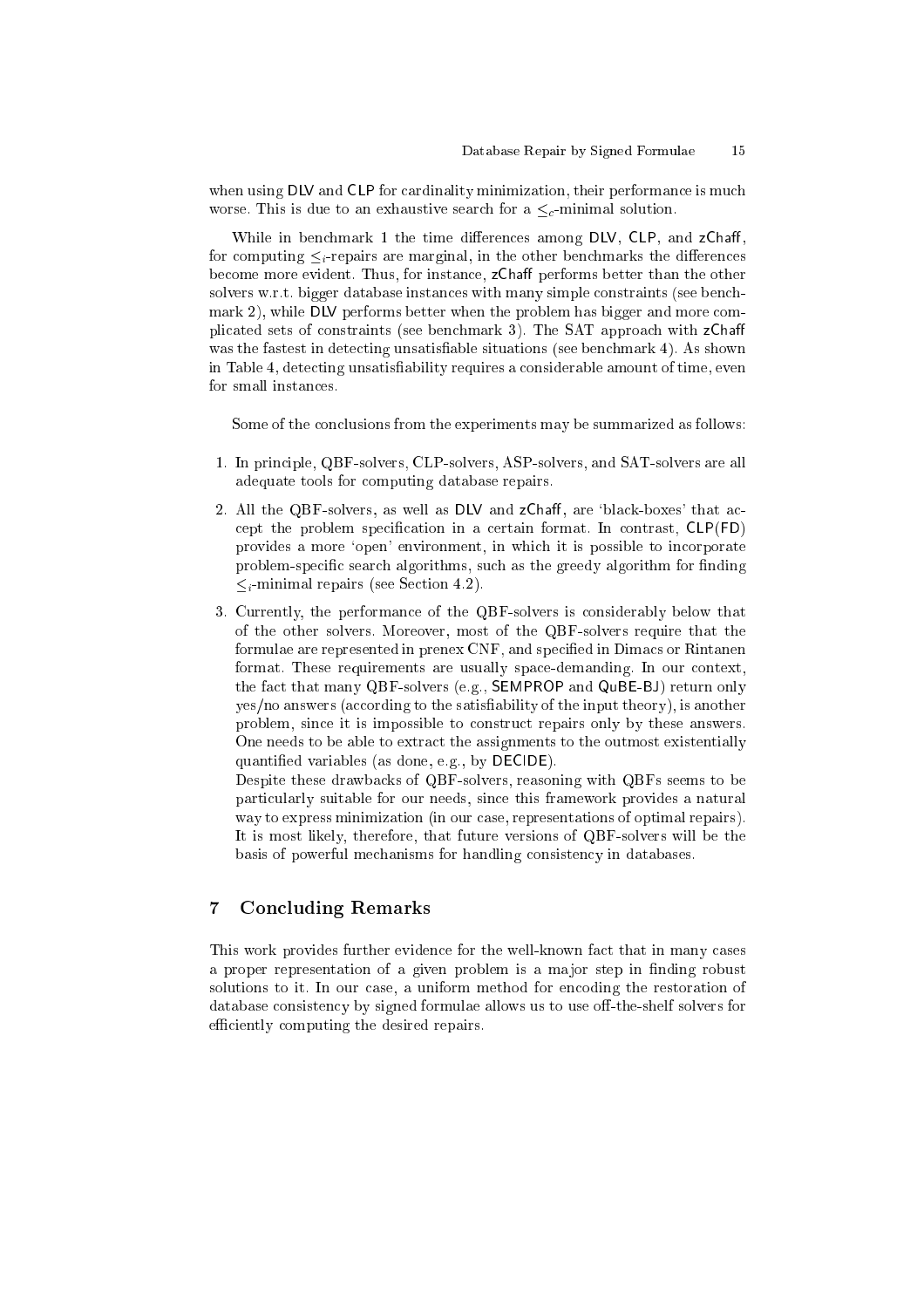As shown in Corollary 5.1, the task of repairing a database is on the second level of the polynomial hierarchy, hence it is not tractable. However, despite the high omputational omplexity of the problem, the experimental results of Se
tion 6 show that our method of repairing databases by signed theories is practically appealing, as it allows a rapid construction of repairs for large problem instan
es.

- 1. M.Arenas, L.Bertossi, and J.Chomi
ki. Consistent query answers in in
onsistent databases. Proc. 18th ACM Symp. on Principles of Database Systems (PODS'99), pp.68{79, 1999.
- 2. O.Arieli and M.Denecker. Modeling paraconsistent reasoning by classical logic. Pro
. 2nd Symp. on Foundations of Information and Knowledge Systems (FoIKS'02), T.Eiter and K.D.Schewe, editors, LNCS 2284, Springer, pp.1-14, 2002.
- 3. O.Arieli and M.Dene
ker. Redu
ing preferential para
onsistent reasoning to lassical entailment. Journal of Logic and Computation  $13(4)$ , pp.557-580, 2003.
- 4. O.Arieli, B.Van Nuffelen, M.Denecker, and M.Bruynooghe. Coherent composition of distributed knowledge-bases through abduction. Proc. 8th Int. Conf. on Logic Programming, Artificial Intelligence and Reasoning (LPAR'01), A.Nieuwenhuis and A.Voronkov, editors, LNCS 2250, Springer, pp.620-635, 2001.
- 5. A.Ayari and D.Basin. QUBOS: De
iding quantied Boolean logi using propositional satisfiability solvers. Proc. 4th Int. Conf. on Formal Methods in Computer-Aided Design (FMCAD'02), M.D.Aagaard and J.W.O'Leary, editors, LNCS 2517, Springer, pp.187-201, 2002.
- 6. P.Besnard, T.S
haub. Signed systems for para
onsistent reasoning. Journal of Au $tomated\ Reasoning\ 20(1),\ pp.191-213,\ 1998.$
- 7. P.Besnard, T.S
haub, H.Tompits, and S.Woltran. Para
onsistent reasoning via quantied Boolean formulas, part I: Axiomatizing signed systems. Pro
. 8th European Conf. on Logics in Artificial Intelligence (JELIA'02), S.Flesca et al., editors, LNAI 2424, Springer, pp.320-331, 2002.
- 8. P.Besnard, T.S
haub, H.Tompits, and S.Woltran. Para
onsistent reasoning via quantified Boolean formulas, part II: Circumscribing inconsistent theories. Proc. 7th European Conf. on Symbolic and Quantitative Approaches to Reasoning with Un
ertainty (ECSQARU'03), T.D.Nielsen and N.L.Zhang, editors, LNAI 2711, Springer, pp.528-539, 2003.
- 9. L.Bertossi, J.Chomi
ki, A.Cortes, and C.Gutierrez. Consistent answers from integrated data sources. Proc. Flexible Query Answering Systems (FQAS'2002), A.Andreasen et al., editors, LNCS 2522, Springer, pp.71-85, 2002.
- 10. L.Bertossi and C.S
hwind. Analyti tableau and database repairs: Foundations. Proc. 2nd Int. Symp. on Foundations of Information and Knowledge Systems (FoIKS'02), T.Eiter and K.D.Schewe, editors, LNCS 2284, Springer, pp.32-48, 2002.
- 11. M.Cadoli, M.S
haerf, A.Giovanardi, and M.Giovanardi. An Algorithm to evaluate quantied Boolean formulae and its experimental evaluation. Automated Reasoning  $28(2)$ , pp.101-142, 2002.
- 12. M.Carlsson, G.Ottosson and B.Carlson. An open-ended finite domain constraint solver, Proc. 9th Int. Symp. on Programming Languages, Implementations, Logics, and Programs (PLILP'97), LNCS 1292, Springer, 1997.